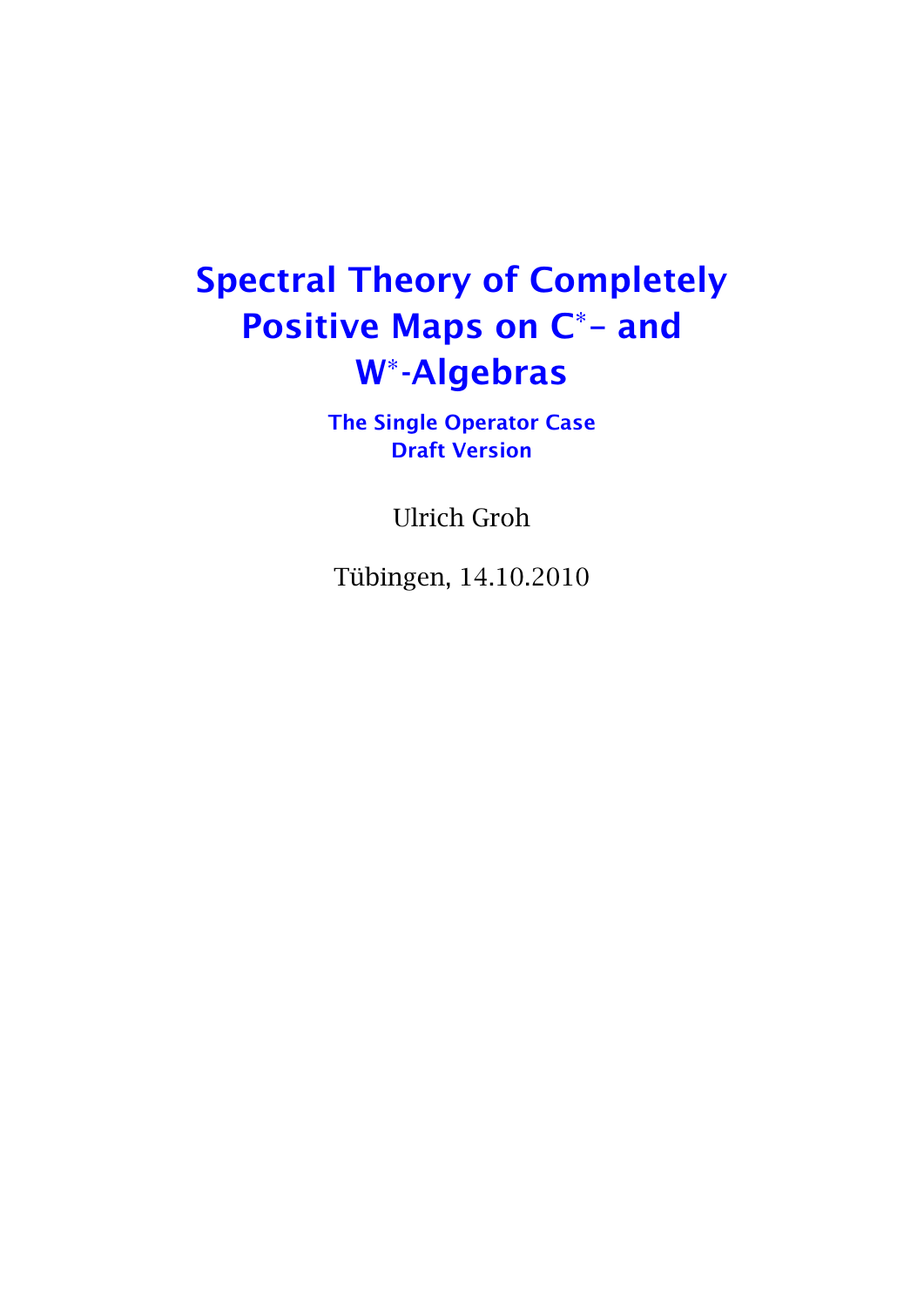### **Contents**

| $\mathbf{I}$ | <b>Notation and Basic Results</b>                                                 | 4              |
|--------------|-----------------------------------------------------------------------------------|----------------|
|              |                                                                                   | $\overline{4}$ |
|              |                                                                                   | $\overline{4}$ |
|              | 1.3                                                                               | 5              |
|              | The Classical Perron-Frobenius Theorem<br>1.4                                     | 6              |
|              | Basic Spectral Properties of Positive Operators<br>$1.5^{\circ}$                  | $\overline{7}$ |
| $\mathbf{2}$ | <b>Spectral Theory on C*-Algebras</b>                                             | 10             |
|              | 2.1 The Peripheral Spectrum on Finite-Dimensional C*-algebra                      | 10             |
|              | 2.2 The Peripheral Point Spectrum of Completely Positive Operators                | 14             |
|              | 2.3                                                                               | 18             |
|              | 3 The Peripheral Spectrum of Completely Positive Operators                        | 20             |
|              | 3.1                                                                               | 20             |
|              | 4 Spectral Theory on W*-Algebras                                                  | 22             |
|              | 4.1 Basic Definitions and Techniques                                              | 22             |
|              | 4.2                                                                               | 24             |
|              | Example: Dynamical Systems on $\mathcal{B}(5)$<br>4.3                             | 25             |
|              | 5 The Convergence Properties of Completely Positive Operators                     | 26             |
|              | Convergence Properties on W <sup>*</sup> -Algebras<br>5.1                         | 26             |
|              | Convergence in the Strong Operator Topology of $\mathcal{L}(\mathfrak{A})$<br>5.2 | 31             |
|              | <b>Bibliography</b>                                                               |                |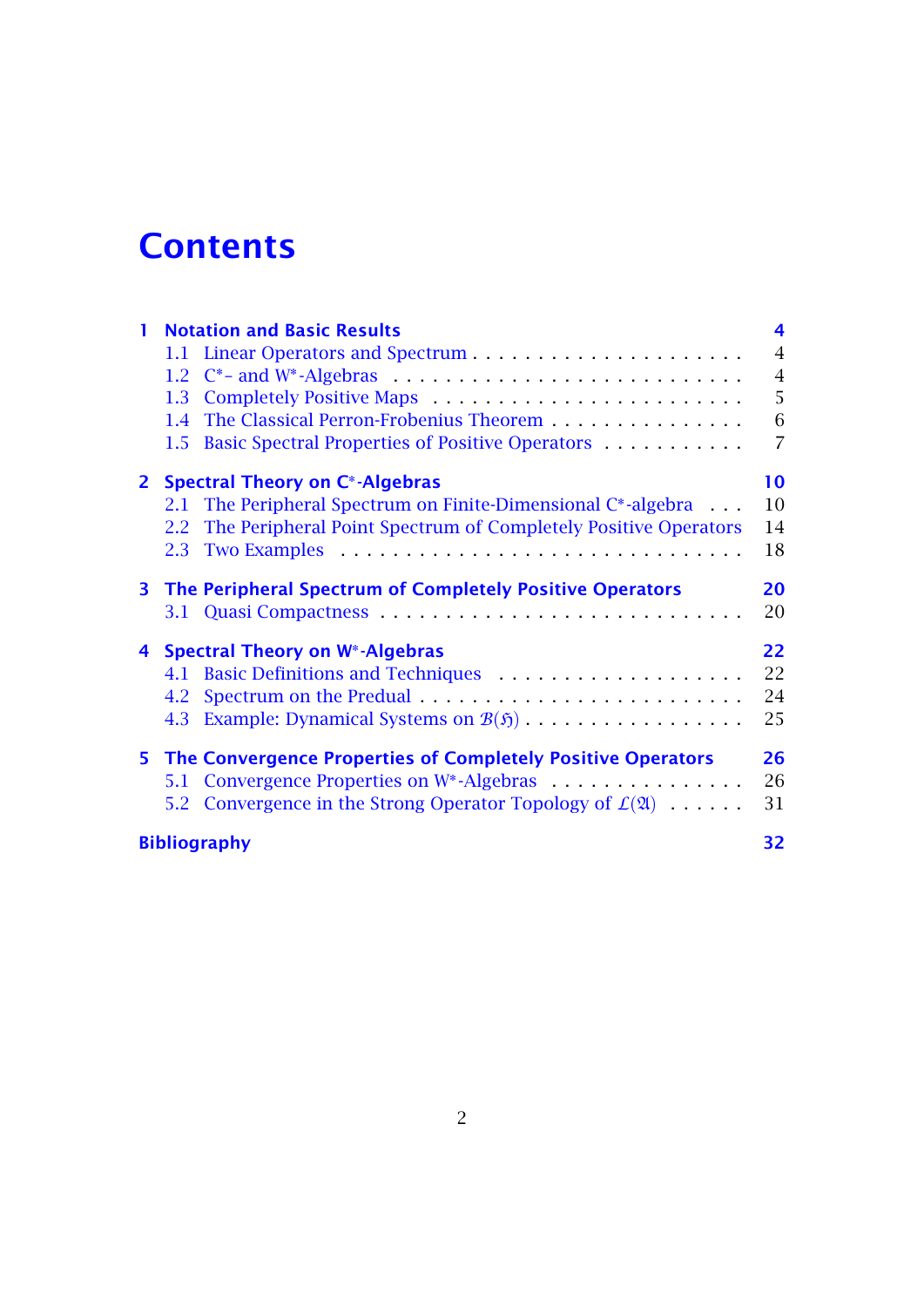Abstract The aim of this note is to study the spectral properties of completely positive maps on C<sup>\*</sup>- and C<sup>\*</sup>-algebras. These results are applied to convergence properties of the powers  $T^n$ . Since every positive operator on a commutative C\*-algebra is completely positive (see e.g. Takesaki [\[25\]](#page-32-0), IV. Cor. 3.5) the results in Schaefer [\[23\]](#page-32-1), Chap. V. are obtained as a particular case.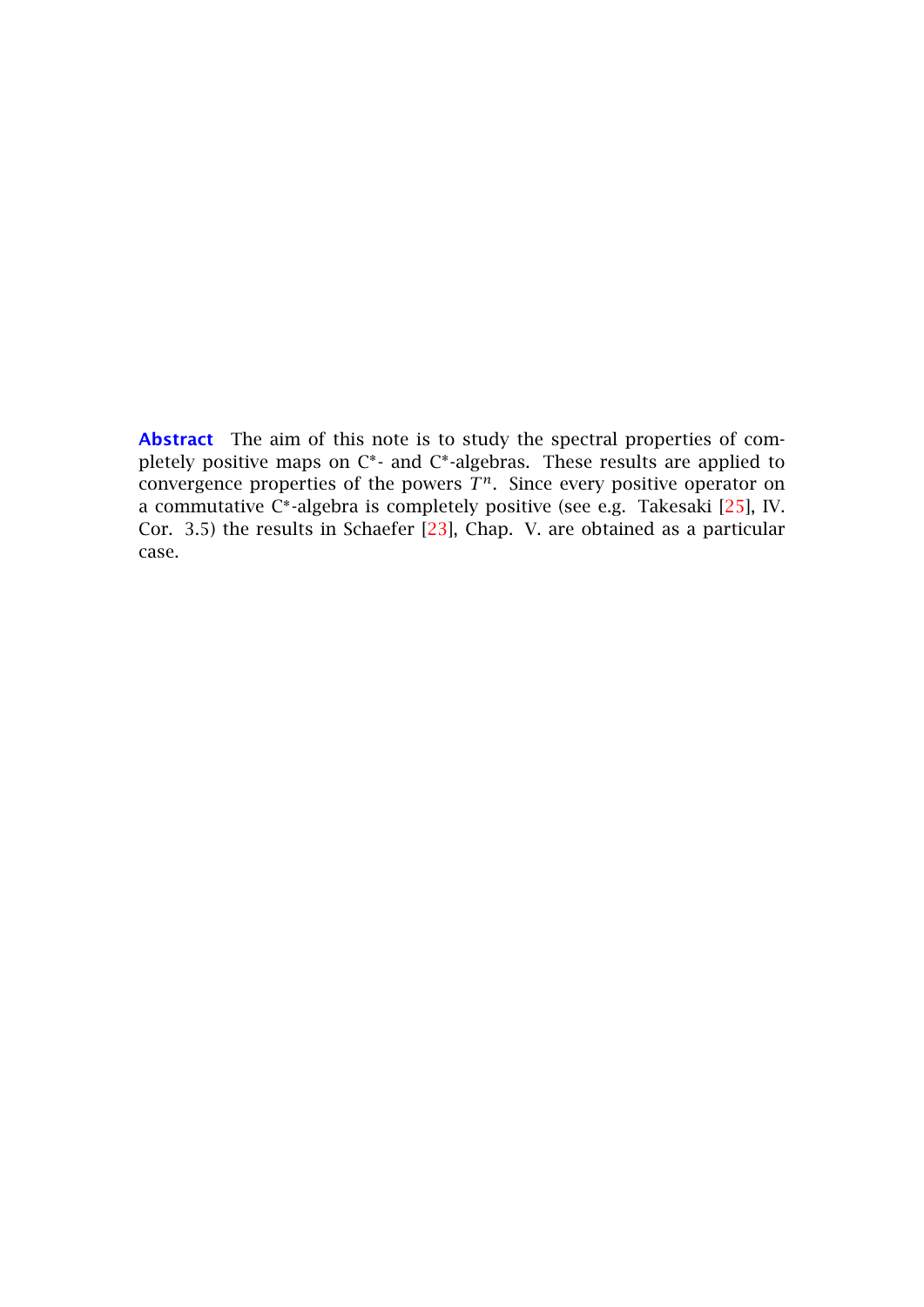## <span id="page-3-0"></span>1 Notation, Basic Results and a Review of the Perron-Frobenius **Theory**

#### <span id="page-3-1"></span>1.1 Linear Operators and Spectrum

Let *T* be a continuous linear operator on a Banach space *X* . We denote by  $\sigma(T)$  its *spectrum* and by  $A\sigma(T)$  the *approximative point spectrum*, i.e. the set of all  $\lambda \in \mathbb{C}$  such that there exists a sequence  $x_n$  in *X* with  $||x_n|| = 1$ and  $\|(\lambda - T)x_n\| \to 0$ . The approximative point spectrum contains the *point spectrum*  $P\sigma(T)$ . The *peripheral spectrum* of *T* is the set

$$
\sigma_{\pi}(T) := \sigma(T) \cap \{ \lambda \in \mathbb{C} \colon |\lambda| = r(T) \},\
$$

where  $r(T)$  is the *spectral radius* of *T*. The *peripheral point spectrum* of *T* is the set

$$
P\sigma(T)\cap\sigma_{\pi}(T).
$$

If  $\mu \in \rho(T)$ ,  $\rho(T)$  the *resolvent set* of *T*, we denote by  $R(\mu, T)$  the *resolvent* of *T* at  $\mu$ . For  $|\mu| > r(T)$  the resolvent is given by the *Neumann* series

$$
R(\mu, T) = \sum_{k=0}^{\infty} \frac{1}{\mu^{k-1}} T^k.
$$

#### <span id="page-3-2"></span>1.2 C<sup>\*</sup>- and W<sup>\*</sup>-Algebras

The general reference to the theory of W -algebras are the books of Takesaki [\[25\]](#page-32-0) and Sakai [\[20\]](#page-32-2).

By  $\mathfrak A$  we shall denote a C<sup>\*</sup>-algebra with unit 1, and we call  $\mathfrak A$  a W<sup>\*</sup>-algebra, if there exists a Banach space  $\mathfrak{A}_*$  such that the dual space of  $\mathfrak{A}_*$  is isomorphic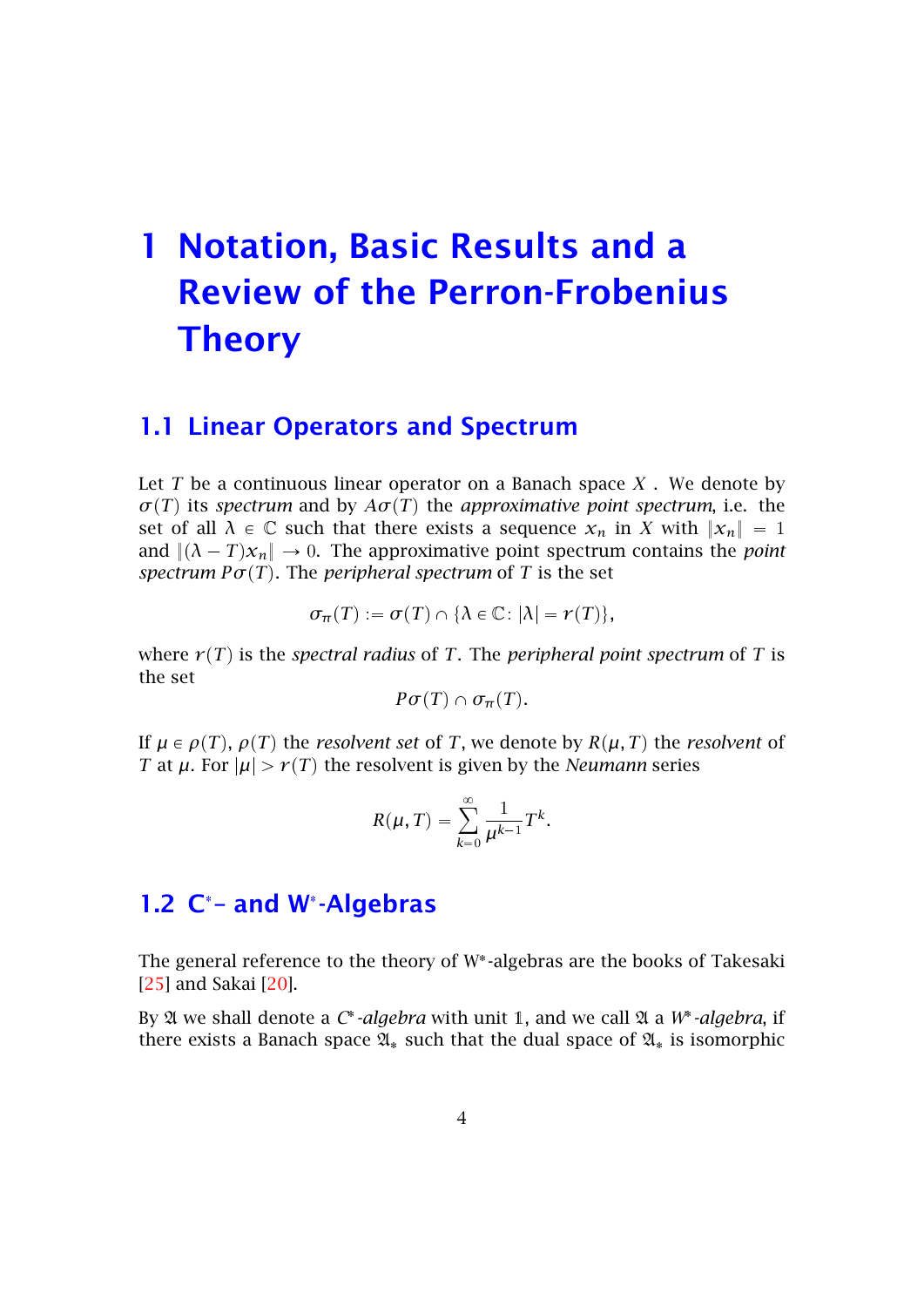to  $\mathfrak A$ . We call  $\mathfrak A_*$  the *predual* of  $\mathfrak A$ , by  $\mathfrak A^{sa}$  we denote the *self adjoint* part of  $\mathfrak A$ and

$$
\mathfrak{A}^+ := \{x^*x : x \in \mathfrak{A}\}
$$

is its positive cone.

The set

$$
\mathfrak{S}:=\{\phi\in\mathfrak{A}^*\colon\phi\geqslant 0\quad\text{and}\ \phi(\mathbb{1})=1\ \}
$$

is called the *state space* of A.

A face  $\mathfrak{F}$  in  $\mathfrak{A}^+$  is a subcone of  $\mathfrak{A}^+$  such that

$$
0\leqslant x\leqslant y, \ y\in \mathfrak{F}, \ x\in \mathfrak{A} \implies x\in \mathfrak{F}.
$$

If  $x \in \mathfrak{A}^+$ , we denote by

$$
\mathfrak{F}_x := \bigcup_{n \in \mathbb{N}} n [0, x], \quad [0, x] = \{ \mathcal{Y} \in \mathfrak{A}^+ \colon 0 \leqslant \mathcal{Y} \leqslant x \},
$$

the face generated by *x*. Note that the closure  $\overline{\mathfrak{F}_x}$  is a face again.

#### <span id="page-4-0"></span>1.3 Completely Positive Maps

An operattor  $T \in \mathcal{L}(\mathfrak{A})$  is called *positive* (in symbols  $T \geq 0$ ) if

 $T(\mathfrak{A}^+) \subseteq \mathfrak{A}^+$ .

It is called *n-positive* , if  $T \otimes I_n$  is positive from the C\*-algebra  $\mathfrak{A} \otimes M_n$  to  $\mathfrak{A} \otimes M_n$ , where  $M_n$  is the C\*-algebra of all complex  $n \times n$ -matrices.

Identifying  $\mathfrak{A} \otimes M_n$  with the C\*-algebra  $M_n(\mathfrak{A}$  of all  $n \times n$ -matrices  $(x_{ij})$  with  $x_{ij} \in \mathfrak{A}$ , this is equivalent to

$$
T_n : (x_{ij}) \mapsto (T(x_{ij}))
$$

beeing positive as operator on  $M_n(\mathfrak{A})$ .

If *T* is *n*-positive for all  $n \in \mathbb{N}$ , then we call *T completely positive*.

Every positive operator *T* satisfies

$$
||T|| = ||T(1)||
$$
 and  $T(a)^2 \le ||T||T(a^2)$ 

for all  $a \in \mathfrak{A}^{sa}$  (Kadison [\[15\]](#page-31-1)).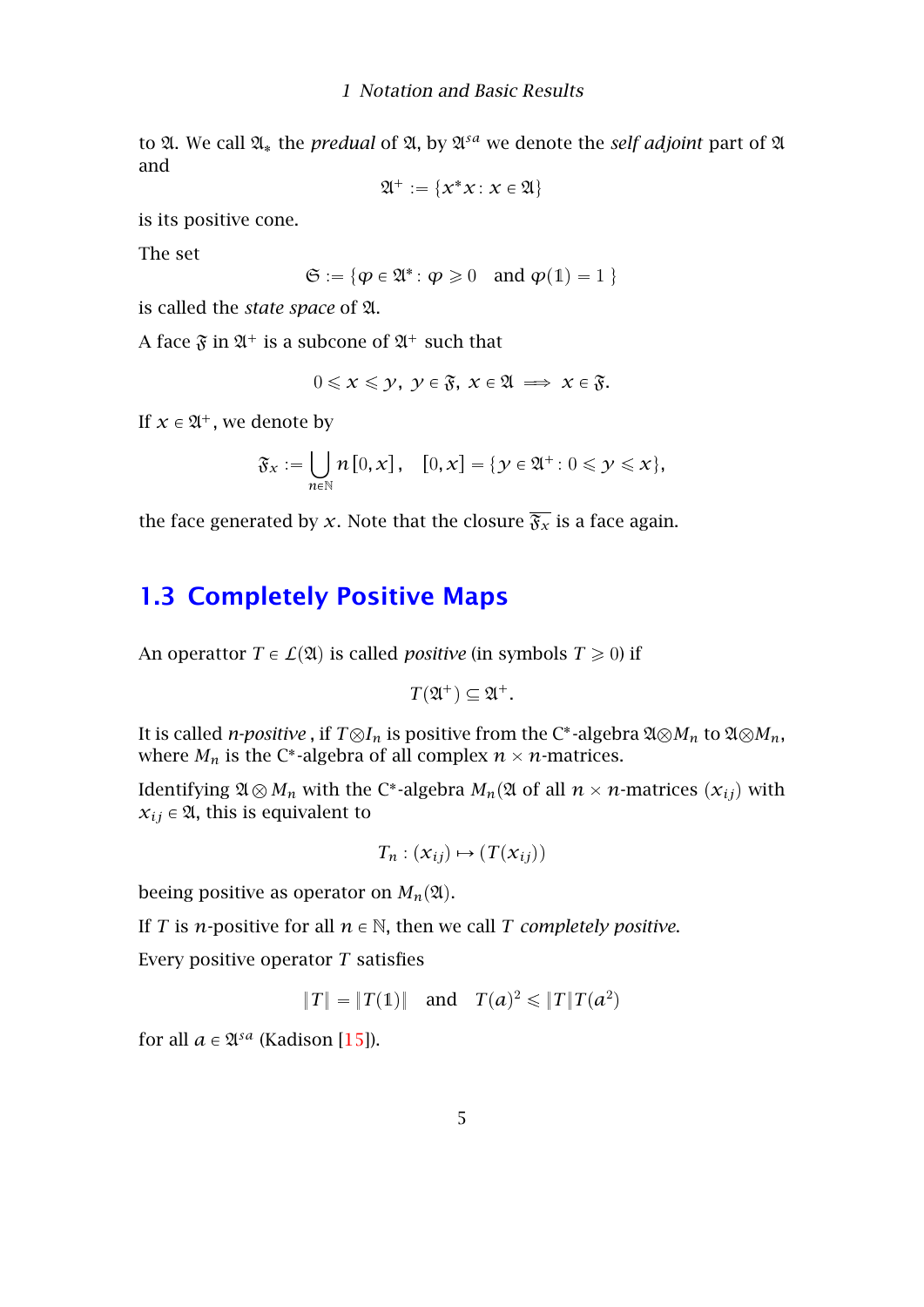If *T* is 2-positive, or even completely positive, then

<span id="page-5-1"></span>
$$
T(x)T(x)^* \leqslant \|T\|T(xx^*)\tag{1.1}
$$

for all  $x \in \mathfrak{A}$  (Takesaki [\[25\]](#page-32-0), III Cor. 3.8). Inequality [1.1](#page-5-1) is called the *Schwarz inequality*. For a deeper discussion about this see e.g. the book of Paulsen [\[19\]](#page-32-3).

We call a positive operator  $T \in L(\mathfrak{A})$  *irreducible* if no closed face of  $\mathfrak{A}^+$ , distinct from  $\{0\}$  and  $\mathfrak{A}^+$ , is invariant under *T*.

<span id="page-5-3"></span>**Example 1.3.1.** The identity map on a  $C^*$ -algebra  $\mathfrak A$  is irreducible, iff  $dim(\mathfrak{A}) = 1$ .

<span id="page-5-2"></span>**Example 1.3.2.** Let  $\mathfrak{A} = M_n$ ,  $\lambda \in \mathbb{C}$  with  $|\lambda| = 1$  and  $u$  the unitary matrix in  $\mathfrak A$  given by

$$
u_{ij} = \begin{cases} \lambda^i & i = j, \\ 0 & i \neq j. \end{cases}
$$

Then the operator  $T := Ad_u$  where  $Ad_u(x) = u^*xu$  is the inner  $*$ automorphisms defined by  $u$  is not irreducible on  $\mathfrak{A}$ , since the projections  $p_i$  given by  $p_i = e_i \otimes e_i$ ,  $e_i$  the canonical basis vectors of  $\mathbb{C}^n$  are fixed vectors of  $T$  and hence the face generated by  $p_i$  is invariant under *T*.

Obviously, *T* is completely positive on A.

We call the triple  $(\mathfrak{A}, \varphi, T)$  a *W*<sup>\*</sup>-dynamical system, if  $\mathfrak A$  is a W<sup>\*</sup>-algebra, *T* is an identity preserving completely positive map on  $\mathfrak A$  and  $\varphi$  is a faithful *T* invariant normal state on  $\mathfrak{A}$ . Since  $\varphi$  is faithful, *T* possesses a preadjoint  $T_*$ on  $\mathfrak{A}_*$ . The latter fact follows from Takesaki [\[25\]](#page-32-0), III, Prop. 5.3.

#### <span id="page-5-0"></span>1.4 The Classical Perron-Frobenius Theorem

Let  $T = (a_{ij})$  be a matrix on  $\mathbb{C}^n$  such that  $a_{ij} \geq 0$  for all  $1 \leq i, j \leq n$ . If  $r = r(T)$  and

$$
r\cdot \alpha\in \sigma(T), |\alpha|=1,
$$

then

$$
r\cdot\Gamma_{\alpha}\subseteq\sigma(T),
$$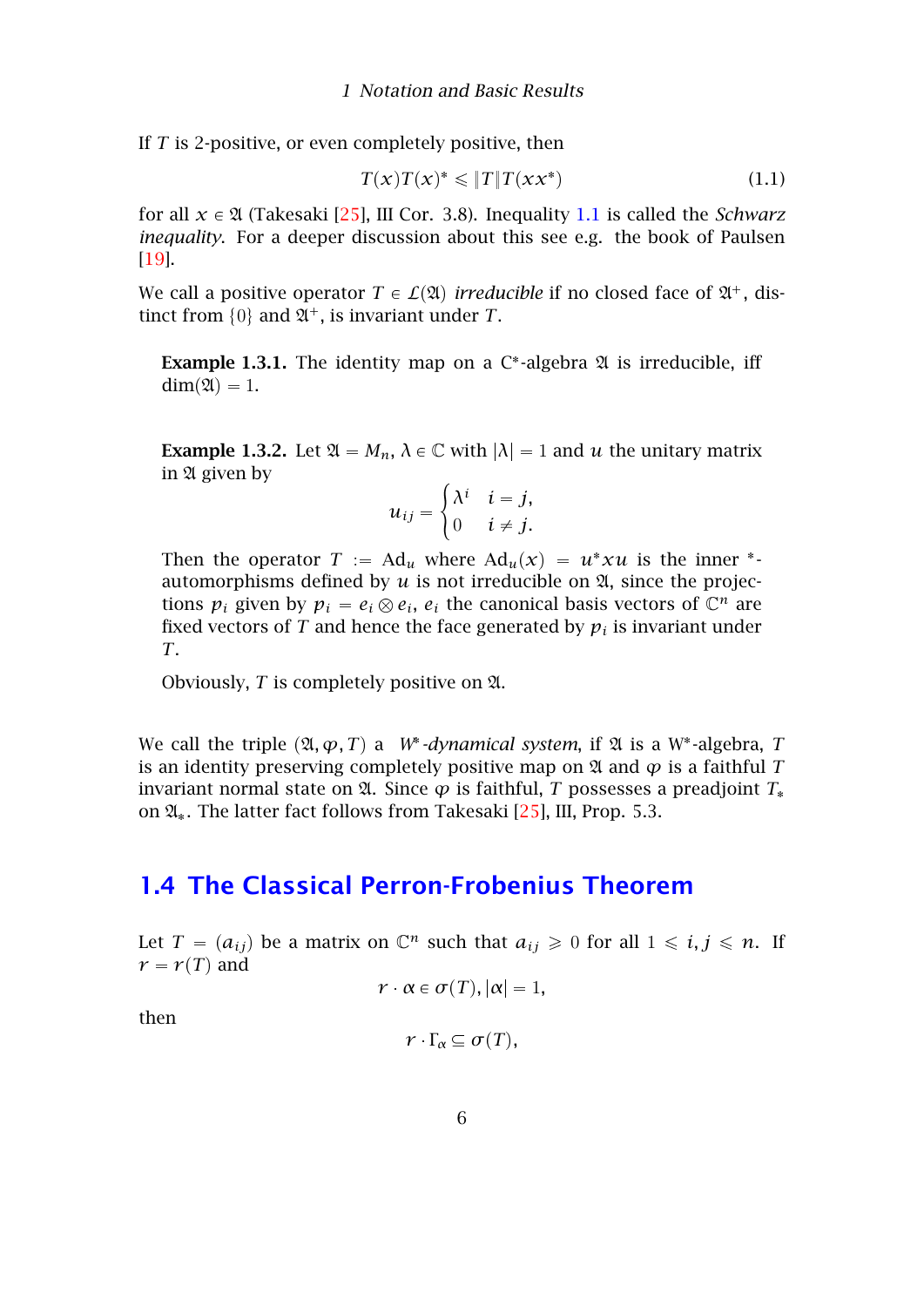where <sup>Γ</sup>*<sup>α</sup>* is the subgroup of the circle group generated by *<sup>α</sup>*. In particular, this implies that *α* is a root of unity unless  $r = 0$  (see e.g. Schaefer [\[23\]](#page-32-1), I, Thm. 2.7). More can be said if *T* is irreducible or *indecomposable*. Here, irreducible is equivalent to the fact that there is no permutation matrix  $P$  on  $\mathbb{C}^n$  such that

$$
PTP^{-1} = \left( \begin{array}{cc} T_{11} & T_{12} \\ 0 & T_{22} \end{array} \right),
$$

where  $T_{ii}$  are square matrices of order  $m_i$  ( $i = 1, 2; 1 \le m_i < n$ ).

For a proof of the following result we refer to Schaefer [\[23\]](#page-32-1), I, Thm. 6.5) or Wielandt [\[27\]](#page-32-4).

**Theorem 1.4.1** *Let*  $T \in \mathcal{L}(\mathfrak{A})$ ,  $\mathfrak{A} = \mathbb{C}^n$  *be positive and irreducible.* 

- *a) The spectral radius r of T is greater then* 0 *and a simple eigenvalue for both T and the adjoint matrix <sup>t</sup>T.*
- *b)* The peripheral spectrum of *T* is of the form  $r \cdot \Gamma_h$ , where  $\Gamma_h$  is the *group of all* h-roots of unity for some  $h \ge 1$ .
- *c) Each*  $\alpha \in \gamma \cdot \Gamma_h$  *is a simple root of the characteristic equation (hence a simple eigenvalue) of T.*
- *d) The spectrum of T is invariant under the group of rotations (of the complex plane) corresponding to* <sup>Γ</sup>h*.*

There are applications of this theorem in many different branches of mathematics, e.g. graph theory, probability theory, numerical analysis etc.. For this see e.g. Bermann & Plemmons [\[2\]](#page-31-2) or Schaefer [\[23\]](#page-32-1), Chapter I.

Therefore it was only natural to ask how this theory can be generalized. In Schaefer [\[23\]](#page-32-1), Chapter V, this has been done for Banach lattices, hence in particular for *commutative* C\*-algebras. For a rich source of applications see Engel & Nagel  $[6]$  or Nagel  $[17]$ .

#### <span id="page-6-0"></span>1.5 Basic Spectral Properties of Positive Operators on C -algebras

Since the positive cone of a  $C^*$ -algebra is generating and has  $1$  as an interior point, the general theory for positive operators on such type of ordered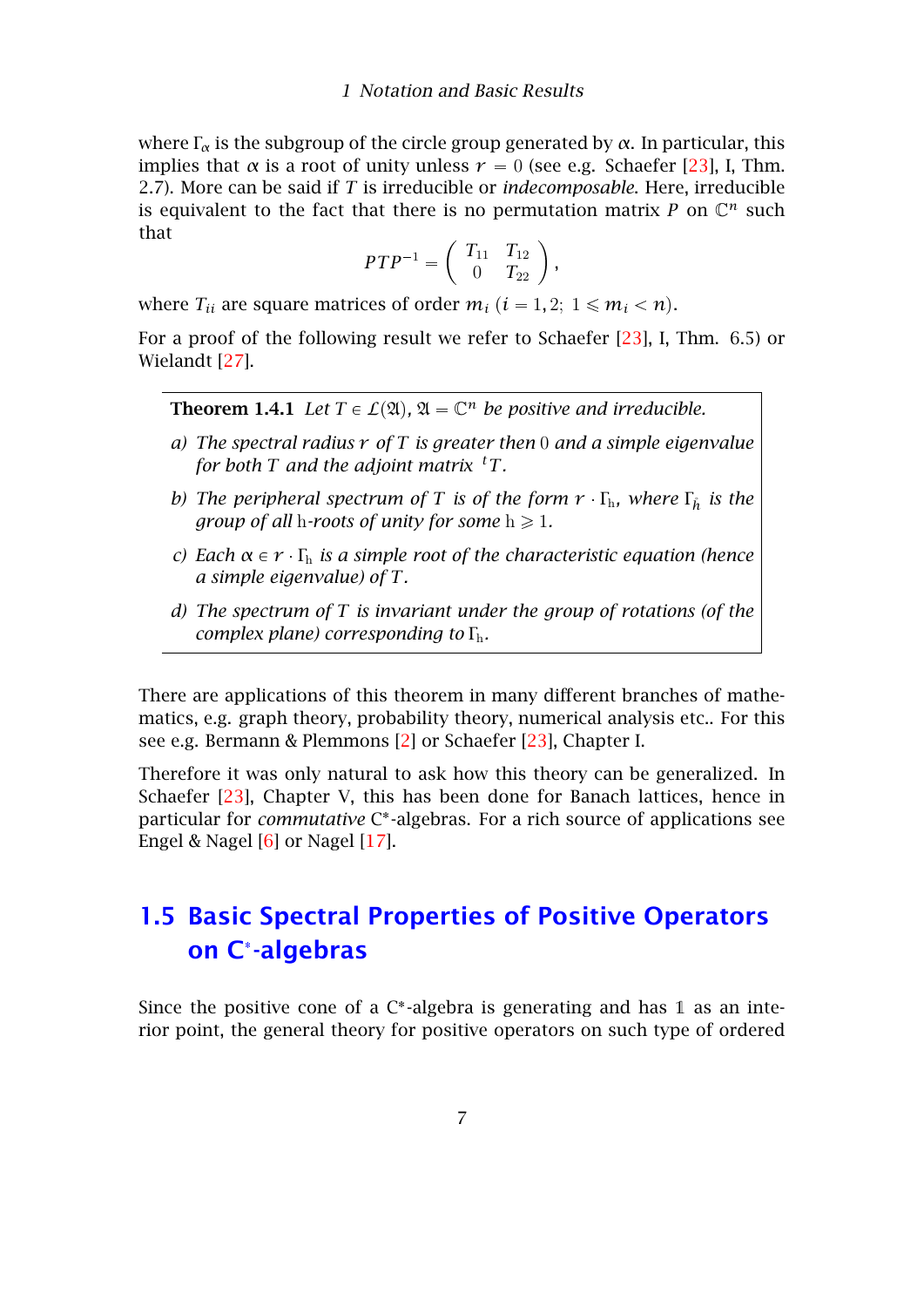Banach spaces can be applied. We refer to Schaefer [\[22\]](#page-32-5), Appendix.

**Theorem 1.5.1** Let  $\mathfrak A$  *be a*  $C^*$ -algebra and  $T \in \mathcal L(\mathfrak A)$  a positive operator.

- *a)* The spectral radius  $r(T)$  is an element of the spectrum of T.
- *b)* If  $r(T)$  is a pole of the resolvent, then it is of maximal order on the *peripheral spectrum.*
- *c*) *There exists a state*  $\varphi$  *on*  $\mathfrak A$  *such that*  $T^*\varphi = r(T)\varphi$ *.*
- <span id="page-7-0"></span>*d)* If T is compact with  $r(T) > 0$ , then there exists  $x \in \mathfrak{A}_+$  with  $Tx =$  $r(T)x$ *.*

Let us close this section with some examples.

**Example 1.5.2.** The Volterra operator on  $C([0,1])$  shows that the condition  $r(T) > 0$  can not be dropped in [\(d\)](#page-7-0).

<span id="page-7-3"></span>**Example 1.5.3.** The right shift on  $\ell^{\infty}$  shows that there are positive operators with empty peripheral point spectrum on (commutative) C\*algebras.

<span id="page-7-2"></span>**Example 1.5.4.** Let  $\mathfrak{A}$  and *T* be as in Example [1.3.2,](#page-5-2) then  $\sigma(T)$  =  $\{1, \lambda, \lambda^*\}$ . This shows in contrast to the commutative situation, that the peripheral point spectrum is in general not cyclic. Recall that *T* is not irreducible.

<span id="page-7-1"></span>**Example 1.5.5.** We consider the C<sup>\*</sup>-algebra  $\mathfrak{A} = M_2(\mathbb{C})$  and let  $T \in L(\mathfrak{A})$ be the mapping

$$
x \mapsto \text{Tr}(x)\mathbb{1} - x, \quad x \in \mathfrak{A}, \tag{1.2}
$$

where  $Tr$  is the normalized trace on  $\mathfrak{A}$ . Then its characteristic polynomial is

$$
\Delta(\lambda) = (\lambda + 1)^3 (\lambda - 1)
$$

and its minimal polynomial is

$$
m(\lambda) = (\lambda + 1)(\lambda - 1)
$$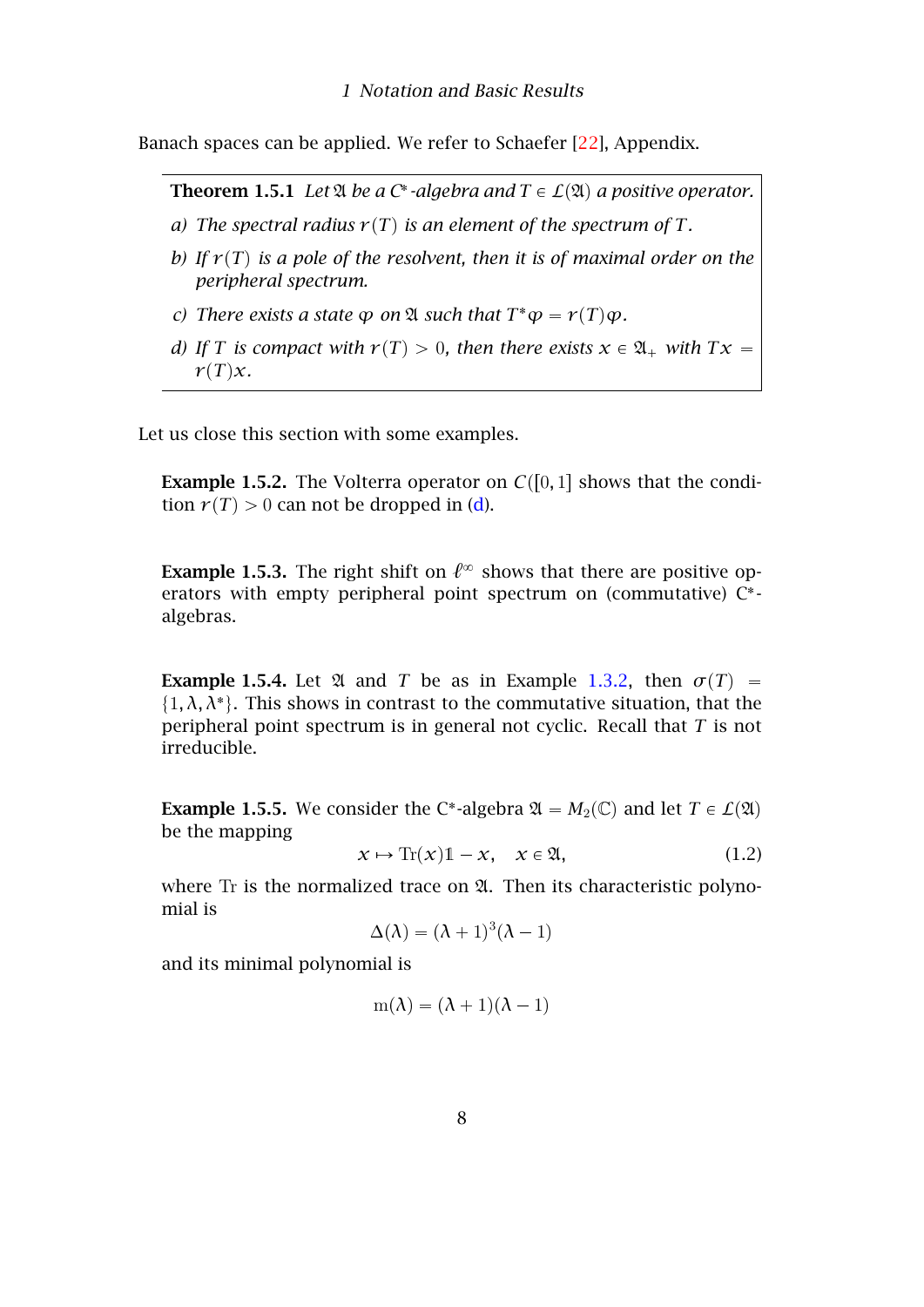Then  $T$  is irreducible, but in contrast to the commutative situation,  $-1$ is not a simple root of the characteristic polynomial.

<span id="page-8-0"></span>**Example 1.5.6.** We consider again the C<sup>\*</sup>-algebra  $\mathfrak{A} = M_2(\mathbb{C})$  and let  $T \in \mathbb{C}$  $\mathcal{L}(\mathfrak{A})$  be defined as

$$
T: \left(\begin{array}{cc} \alpha_{11} & \alpha_{12} \\ \alpha_{21} & \alpha_{22} \end{array}\right) \mapsto \left(\begin{array}{cc} \alpha_{22} & \frac{1}{2}\alpha_{12} \\ \frac{1}{2}\alpha_{21} & \alpha_{11} \end{array}\right) \tag{1.3}
$$

Then *T* is positive and irreducible with spectrum  $\sigma(T) = \{1, -1, 1/2\}$ , i.e. the spectrum of *T* is not invariant under the rotation of the complex plan of 180 .

The examples [1.5.5](#page-7-1) and [1.5.6](#page-8-0) are positive operators, which are not *n*-positive,  $n \geq 2$  and example [1.5.4](#page-7-2) is an inner automorphism which is completely positive but not irreducible.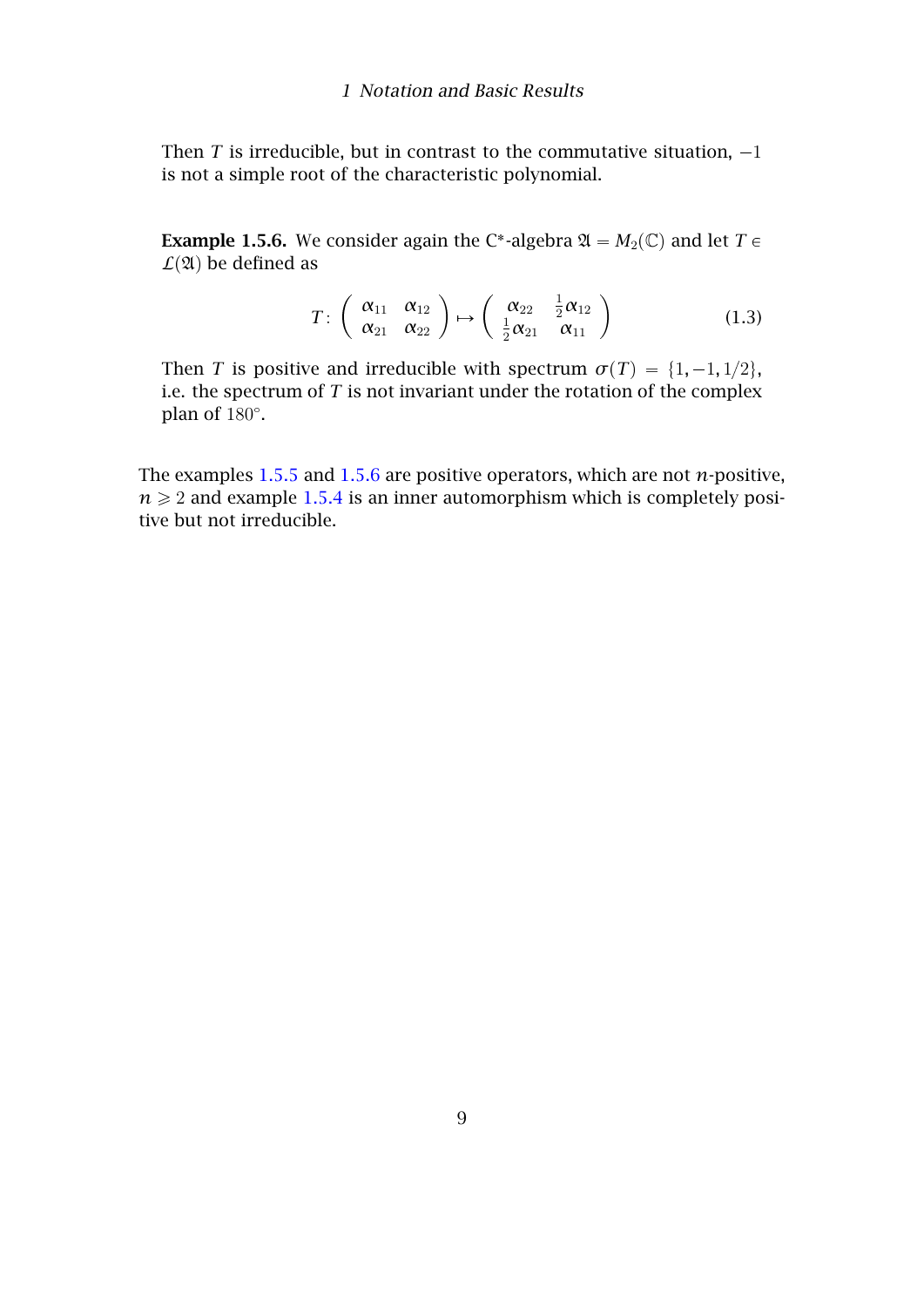# <span id="page-9-0"></span>2 Spectral Theory on C<sup>\*</sup>-Algebras

### <span id="page-9-1"></span>2.1 The Peripheral Spectrum on Finite-Dimensional C -algebra

If *T* is a positive matrix, then the peripheral spectrum is *cyclic* as mentioned above. As we have seen, this cannot be extended, even if we consider irreducible operators on a finite-dimensional C -algebra. In this section we will investigate these phenomena more closely to understand the reasons for this behavior.

To carry out our analysis we need some facts from the theory of *Jordan algebras* and we refer for details to Braun & Köcher [\[3\]](#page-31-5) and, more related to the theory of C\*-algebras, to the book Alfsen & Schultz [\[1\]](#page-31-6).

Since we are dealing with  $C^*$ -algebra, we can restrict our attention to the class of formally real finite-dimensional Jordan algebras where by definition, a formally real finite-dimensional Jordan algebra  $(\mathfrak{J}, \circ)$  is a finite-dimensional, commutative but not necessarily associative algebra with identity over the real numbers, such that

$$
x \circ y = y \circ x
$$
  
\n
$$
x \circ (y \circ x^{2}) = (x \circ y) \circ x^{2},
$$
  
\n
$$
\sum_{k=1}^{n} x_{k}^{2} = 0 \implies x_{k} = 0 \quad (1 \le k \le n)
$$
\n(2.1)

for all  $x, y \in \mathfrak{J}, n \in \mathbb{N}$ . Here  $x^2 := x \circ x$ ,

We call  $\mathfrak J$  a JB-algebra if there exists a norm on  $\mathfrak J$  satisfying

1.  $\|x \circ y\| \leqslant \|x\| \|y\|$ ,

2. 
$$
||x^2|| = ||x||^2,
$$

3.  $||x^2|| \le ||x^2 + y^2||$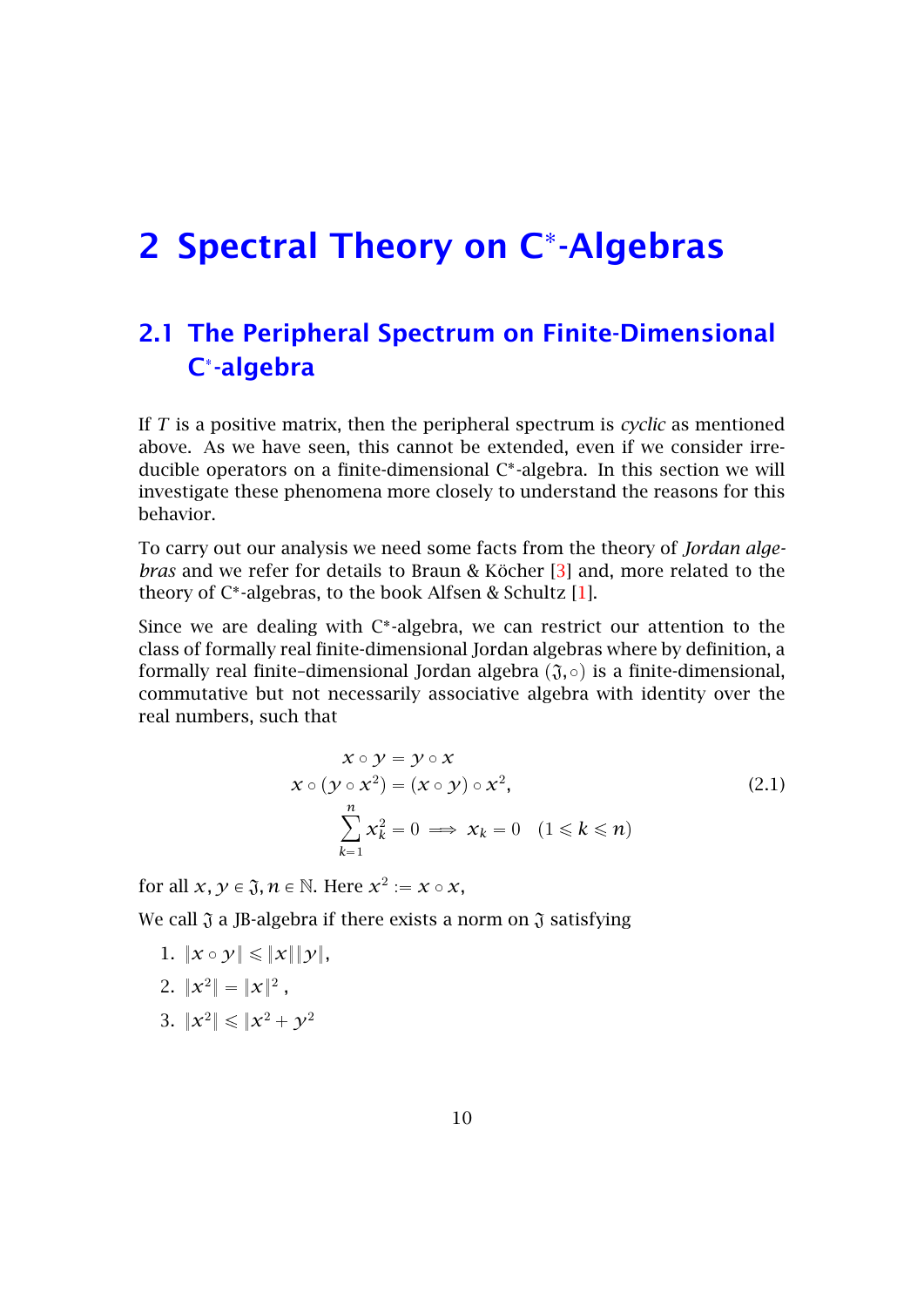for all  $x, y \in \mathfrak{J}$ .

**Example 2.1.1.** If  $\mathfrak A$  is a C<sup>\*</sup>-algebra, then the self adjoint part  $\mathfrak A^{\text{sa}}$  of  $\mathfrak A$  is a real JB-algebra with the product

$$
a\circ b:=\frac{1}{2}(ab+ba),\quad a,b\in\mathfrak{A}
$$

and with the induced C -norm .

Example 2.1.2. (Spin factor) As a more sophisticated example we have to introduce the so called *abstract spin factor*, introduced by (Topping [\[26\]](#page-32-6)) and discussed in detail in Hanche-Olsen & Størmer [\[13\]](#page-31-7), Chapter 6.

We start from a real Hilbert space  $\mathfrak H$  with scalar product  $(\cdot|\cdot)$ , norm  $\|\cdot\|_2$ and choose an arbitrary  $v \in \mathfrak{H}$  with  $||v||_2 = 1$ . Then

$$
\mathfrak{H} = \overline{[\nu]}\oplus \overline{\{ \nu \}}^{\perp}.
$$

Next we define a product  $\circ$  on  $\mathfrak{H}$  by

$$
(\alpha v + x) \circ (\beta v + y) = (\alpha \beta + (x|y))v + (\alpha y + \beta v), \quad (2.2)
$$

where  $\alpha, \beta \in \mathbb{R}$  and  $x, y \in \{v\}^{\perp}$ . Then  $( \mathfrak{H}, \circ )$  is a Jordan algebra and a JB-algebra with respect to the norm

$$
\|\alpha v + x\| := |\alpha| + \|x\|_2. \tag{2.3}
$$

The set

$$
\mathfrak{H}_{+} = \{ \alpha v + x : ||x||_{2} \leqslant || \}
$$
\n(2.4)

defines a positive cone in  $\mathfrak{H}$  which is generating. This cone is also called the *ice cream cone* for obvious reasons.

If we take  $U \in \mathcal{B}(\{\mathfrak{v}\}^{\perp})$  with  $\|U\| \leqslant 1$  and define  $T$  on  $\mathfrak{H}$  by

$$
T:=I_{|[v]}\oplus U,
$$

we have *T* positive,  $r(T) = 1$  and  $\sigma(T) = \{1\} \cup \sigma(U)$ . Thus  $\sigma(T)$  can be any subset of the unit disk in  $\mathbb C$  provided 1 belongs to it.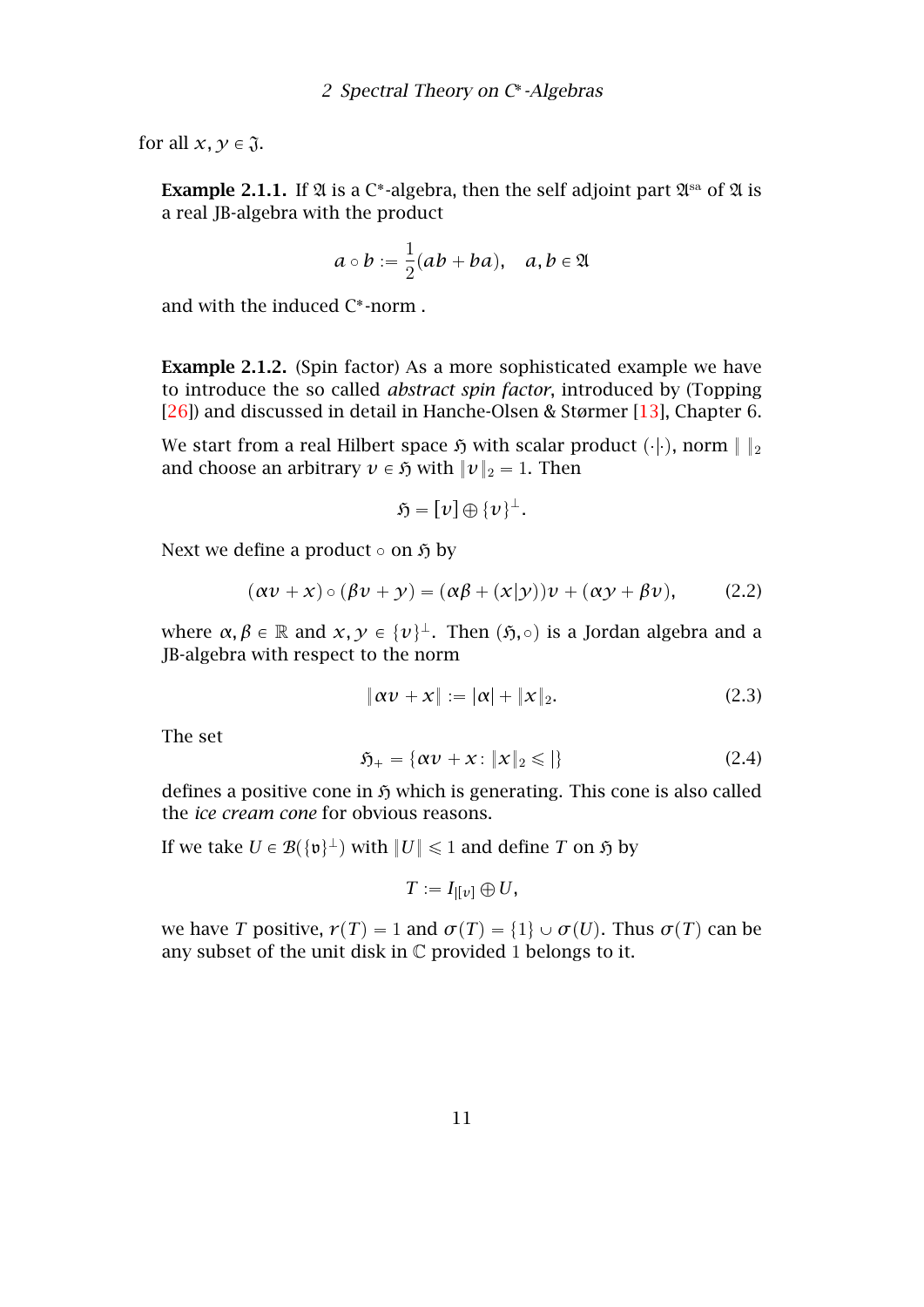**Example 2.1.3.** Let  $\mathfrak{A} = M_2(\mathbb{C})$  the C<sup>\*</sup>-algebra of  $2 \times 2$  matrices. By the isomorphism

$$
\left(\begin{array}{cc} \alpha_{11} & \alpha_{12}+{\rm i}\alpha_{21}\\ \alpha_{12}-{\rm i}\alpha_{21} & \alpha_{22} \end{array}\right)\mapsto \\ \frac{1}{2}(\alpha_{11}+\alpha_{22})+\left(\frac{1}{2}\left(\alpha_{21}-\alpha_{12}\right),\alpha_{12},\alpha_{21}\right)
$$

 $\alpha_{ij} \in \mathbb{R}$ , the the selfadjoint part of  $\mathfrak A$  is isomorphic to the spin factor

$$
\mathfrak{H} = [\mathbb{1}] \oplus \mathbb{R}^3.
$$

On  $\mathbb{R}^3$  we consider an orthogonal operator *U* with  $\sigma(U) = \{-1, \lambda, \lambda^*\}$ with  $\lambda \in \mathbb{C} \setminus \mathbb{R}$  and define  $T \in \mathcal{L}(5)$  as

$$
T=I+U.
$$

Via the above isomorphism and because  $\mathfrak{A} = \mathfrak{A}^{sa} + i \mathfrak{A}^{sa}$  we obtain an operator on  $\mathfrak A$  which is positive, irreducible and has  $\{-1, \lambda, \lambda^*\}$  in its spectrum.

This example indicates that the highly non-symmetrical behavior of the spectrum has to do with the availability of the spin-factor. But note that the example above and the inner automorphism in example [1.5.4](#page-7-2) are different operators on  $\mathfrak{A}$ .

We now show under what conditions the Perron-Frobenius theorem can be extended to the non-commutative setting. Recall that a JB-algebra with only trivial ideals is called *simple*.

**Lemma 2.1.4** Let  $\mathfrak A$  be a finite-dimensional C\*-algebra, let  $0 \leqslant T \in \mathcal L(\mathfrak A)$ *be irreducible. Then*  $r = r(T) > 0$  *and*  $r^{-1}T$  *is similar to a positive irreducible*  $S \in L(\mathfrak{A})$  *with*  $S1 = 1$ *.* 

**Theorem 2.1.5** Let  $\mathfrak A$  be a finite-dimensional C\*-algebra, let  $0 \leqslant T \in \mathfrak A$  $\mathcal{L}(\mathfrak{A})$  be irreducible with  $T1 = 1$  and let  $\mathfrak{M}$  be the linear span of all *eigenvectors of T pertaining to the peripheral eigenvalues.*

*1.*  $\mathfrak{M}^{\text{sa}} := \mathfrak{M} \cap \mathfrak{A}^{\text{sa}}$  *is a JB-subalgebra of*  $\mathfrak{A}^{\text{sa}}$  *and*  $T_0 := T_{|\mathfrak{M}^{\text{sa}}}$  *is a Jordan automorphism of* Msa *.*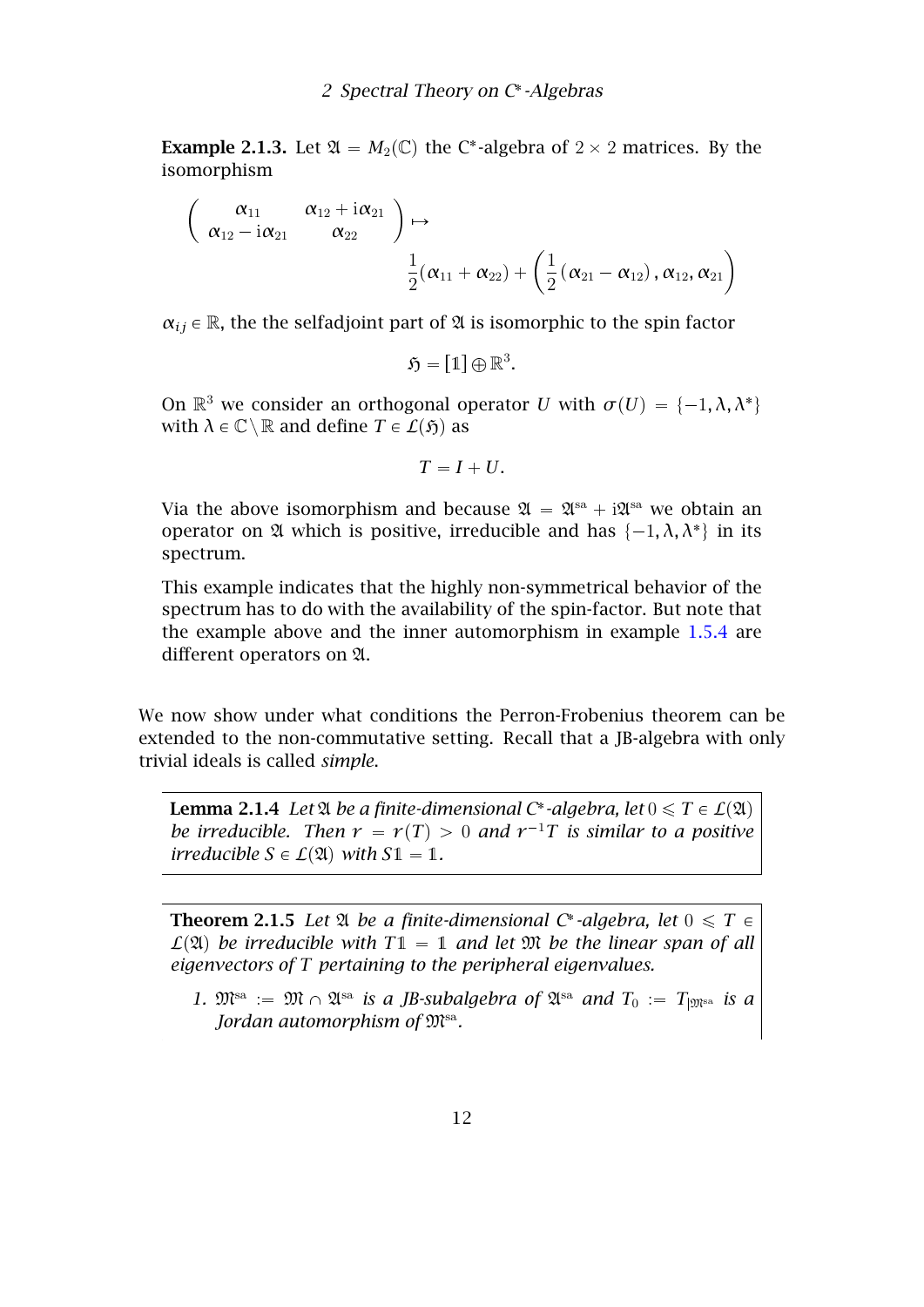*2. There exists (up to permutation) uniquely determined simple Jordan ideals*  $\mathfrak{J}_0, \ldots, \mathfrak{J}_{k-1}$  *in*  $\mathfrak{M}^{\text{sa}}$  *such that* 

a) 
$$
\mathfrak{M}^{\text{sa}} = \bigoplus_{i=0}^{k-1} \mathfrak{J}_i
$$
,

b) 
$$
T_0(\mathfrak{J}_i) = \mathfrak{J}_{i+1}, 0 \le i \le k, \mathfrak{J}_0 = \mathfrak{J}_k
$$
,

*c)*  $\mathfrak{J}_0$  *is either isomorphic to*  $\mathbb R$  *or to the spin factor*  $\mathbb R \oplus \mathbb R^s$  *for some*  $s \ge 2$ *.* 

PROOF. The proof proceeds by the following steps.

1. We first show that for all  $x \in \mathfrak{M}$  and  $y \in \mathfrak{A}$  we have

$$
T(x \circ y) = x \circ T(y) \quad \text{and} \quad T(y \circ x) = T(y) \circ x. \tag{2.5}
$$

This implies in particular that the linear span of all eigenvectors pertaining to the peripheral eigenvalues is closed with respect to the Jordan product and therefore  $\mathfrak{M}^{\text{sa}}$  is a real JB algebra and  $T_0$  a Jordan automorphism.

- 2. By the theory of finite-dimensional Jordan algebras (see the original paper by Jordan, von Neumann & Wigner [\[14\]](#page-31-8) or Hanche-Olsen & Størmer [\[13\]](#page-31-7)), Lemma 2.9.4.), there exists a maximal *k* and uniquely determined (up to a permutation) simple Jordan Ideals  $\mathfrak{J}_i$  such that  $\mathfrak{M}^{\text{sa}}=\bigoplus_{i=0}^{k-1}\mathfrak{J}_i.$
- 3. Since  $T_0$  is still irreducible, we can assume  $T_0(\mathfrak{J}_i) \subseteq \mathfrak{J}_{i+1}$  by  $i \in \mathbb{Z}/(k)$ .
- 4. Since Msa is a finite-dimensional JB algebra, the results of Jordan, von Neumann & Wigner [\[14\]](#page-31-8) can be applied (see the original paper by Jordan, von Neumann & Wigner [\[14\]](#page-31-8) or Hanche-Olsen & Størmer [\[13\]](#page-31-7)), Thm. 2.9.6. and Thm. 2.9.8). Using this classification and the result of Dieudonné [\[4\]](#page-31-9) we obtain the proposition.

The details can be found in Groh [\[7\]](#page-31-10).

Remark 2.1.6. We call the number *k* appearing in Proposition [2.1.5](#page-7-1) the *index of imprimitivity* of *T*. Note that *k* is not the number of peripheral eigenvalues of *T* (see example [2.1.3\)](#page-7-3)

<span id="page-12-0"></span>**Theorem 2.1.7** *let*  $0 \le T \in L(\mathfrak{A})$  *be irreducible with index of imprimitivity k and spectral radius r .*

 $\blacksquare$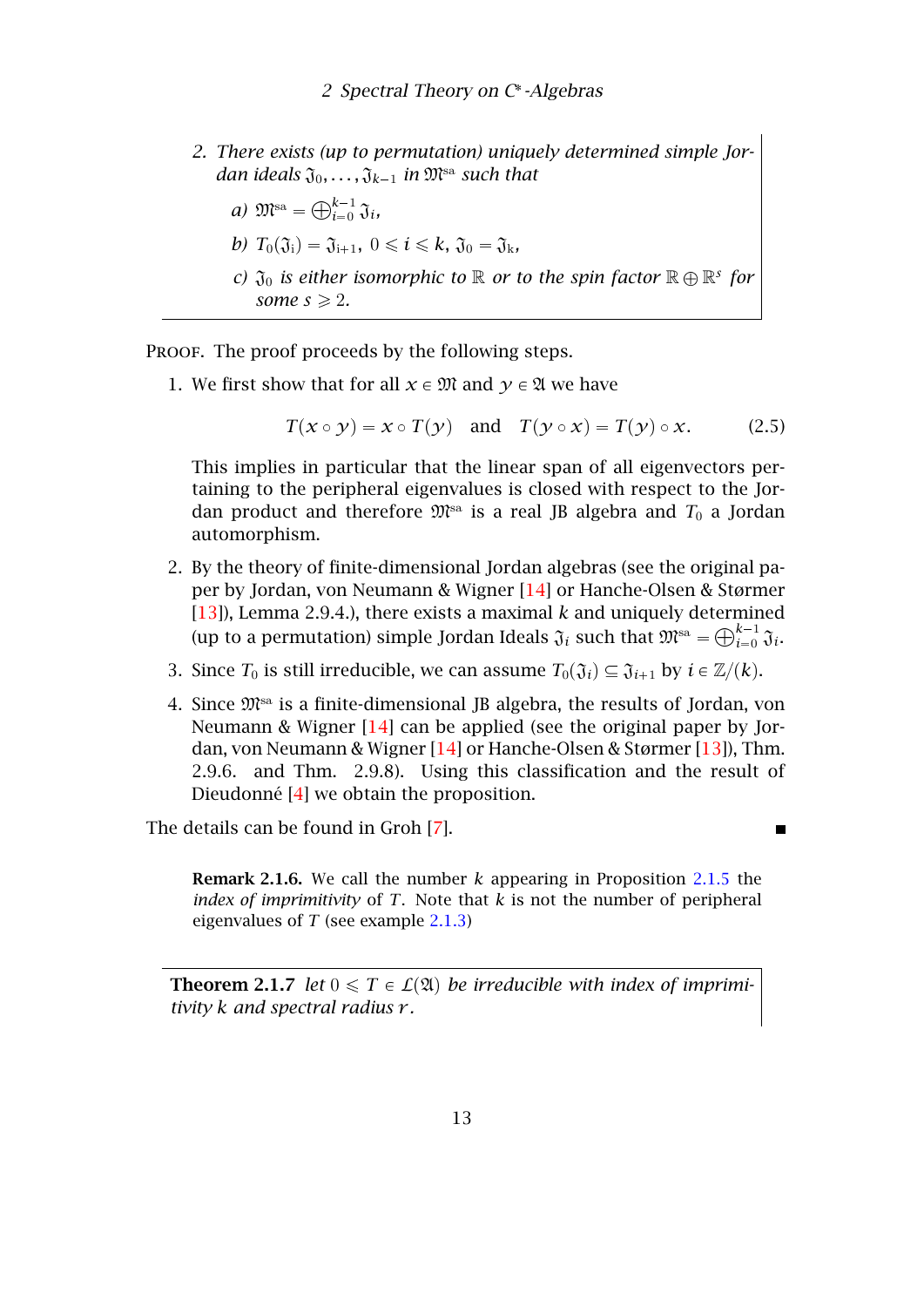*1. There exists peripheral eigenvalues*  $\alpha_1, \ldots, \alpha_m$  *with*  $\alpha_i \notin r \cdot \Gamma_k$ ,  $1 \leq$  $i \leq m$ *, such that* 

$$
\sigma(T) \cap r \cdot \Gamma = \left(\bigcup_{i=1}^m \alpha_i \Gamma_k\right) \cup r \cdot \Gamma_k.
$$

*2. Each*  $\alpha \in r \cdot \Gamma_k$  *is a simple root of the characteristic polynomial of T and hence a simple eigenvalue.*

The proof of this theorem follows from Prop. [2.1.5](#page-7-1) and the fact that the spectral radius of *T* is a simple eigenvalue. For details see Groh [\[7\]](#page-31-10).

Remark 2.1.8. Prop. [2.1.5](#page-7-1) shows that the asymmetric behavior of the spectrum is caused by the spin factor. We will therefore restrict our attention to the class of *completly positive* operators. In this case the spin factor will no longer appear.

#### <span id="page-13-0"></span>2.2 The Peripheral Point Spectrum of Completely Positive Operators

As we have already mentioned in [1.5](#page-6-0) some basic spectral properties hold for positive operators on C\*-algebras. The most important point is that always  $r(T) \in \sigma(T)$ . From this the following follows.

Proposition 2.2.1 *Let T be a positive operator with spectral radius*  $r(T)$  on a C<sup>\*</sup>-algebra  $\mathfrak{A}$ *. Then*  $r(T)$  is an eigenvalue of the adjoint *operator*  $T^*$  with an eigenvector  $\varphi$  *belonging to the state space*  $\mathfrak{S}(\mathfrak{A})$  $of$  2 $\lambda$ *.* 

PROOF. Since  $r(T) \in \sigma(T)$ , there exists a positive linear form  $\psi$  on  $\mathfrak{A}$ , such that

$$
\|R(\mu,T)^*\psi\| \nearrow \infty \quad \text{as} \quad \mu \searrow r(T).
$$

Now choose an ultrafilter  $\mathfrak{U}$  on  $(r(T), \infty)$  converging to  $r(T)$  and for  $\mu > r(T)$ define

$$
\psi_{\mu} := \lim_{\mathfrak{U}} \|R(\mu, T)^* \psi\|^{-1} R(\mu, T)^* \psi
$$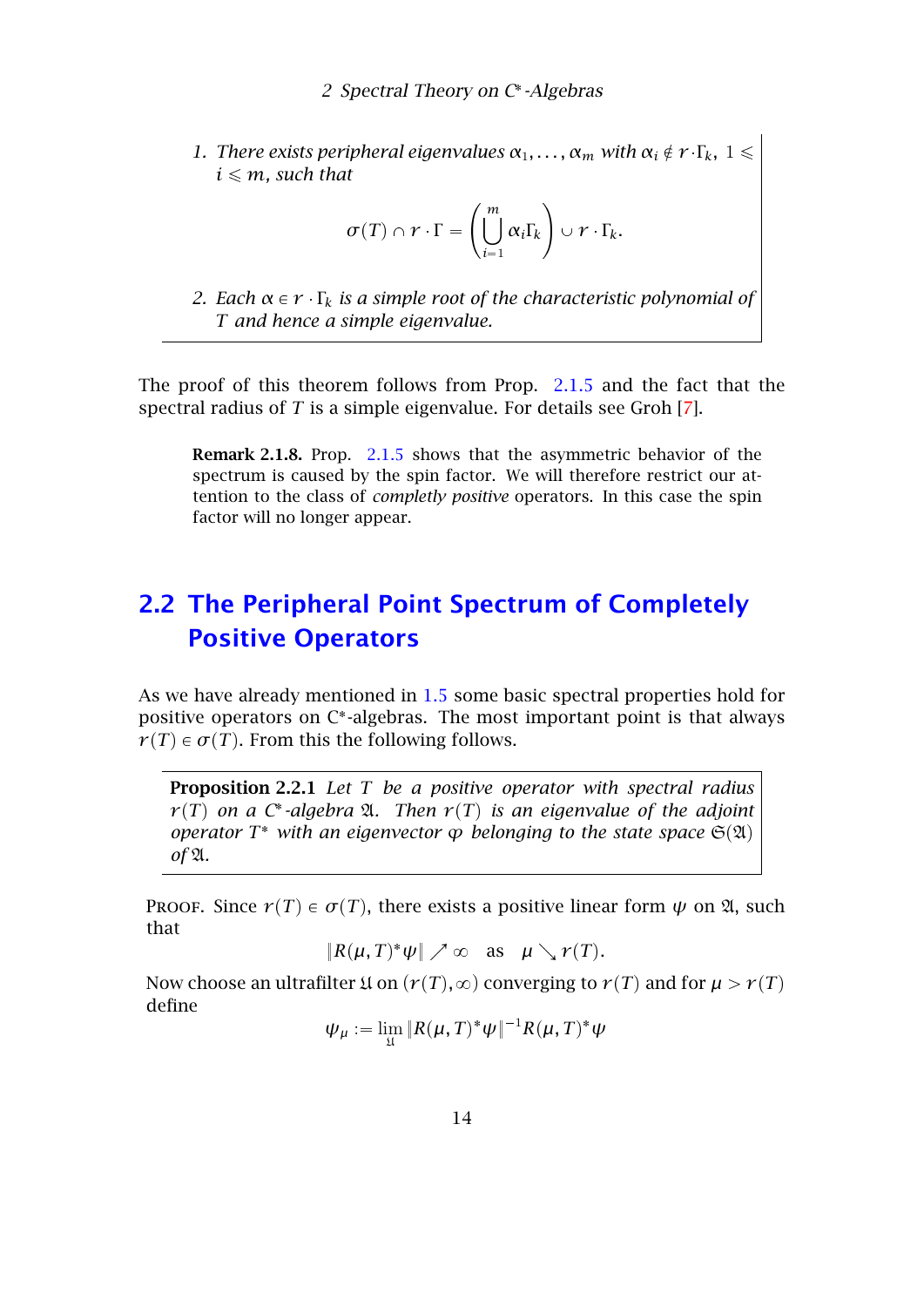Then

$$
\varphi:=\lim_{\mathfrak{U}}\psi_\mu
$$

exists because of the weak\*-compactness of the dual unit ball. Then  $T^*\varphi = \varphi$ *r*(*T*) $\varphi$  and  $\varphi$ (1) = 1 because  $\psi_{\mu} \in \mathfrak{S}(\mathfrak{A})$ .

**Remark 2.2.2.** Let *T* be positive and irreducible on 24 with spectral radius  $r = r(T)$  and let  $\varphi$  be a state on  $\mathfrak A$  with  $T^*\varphi = r\varphi$ .

1. One has necessarily  $r(T) > 0$ .

The face  $\mathfrak{F}_{\varphi} = \{0 \leq x \in \mathfrak{A}: \varphi(x) = 0\}$  is *T*-invariant and hence dense in  $\mathfrak{A}_+$  or == {0}. But  $\varphi$  is a state which implies  $\mathfrak{F}_{\varphi} = \{0\}$ . But then  $r\varphi(1) = \varphi(T1) = 0$  implies  $T(1) = 0$  or, because of  $||T|| = ||T(1)||$  we obtain  $T = 0$ .

- 2. We have  $||T|| = r \iff T(1) = r1$  since  $||T|| = ||T(1)|| = r \iff T(1) = r$  $T(1) \le r1 \iff T(1) = 1$  since  $\varphi$  is faithful.
- 3. If  $r \in P\sigma(T)$ , then *T* is equivalent to a positive irreducible operator *S* with  $S(1) = 1$  (see the proof of Lemma [2.1.4\)](#page-7-2).
- 4. There are positive and irreducible operators with empty point spectrum. An example on the commutative  $C^*$ -algebra  $C([0,1])$  is given by the operator

$$
(Tf)(s) = sf(s) + \int_0^s f(t)dt + \int_0^1 (1-t)^2 f(t)dt
$$

for  $0 \le s \le 1$ . Then  $||T|| = 7/3$ ,  $\sigma(T) = [0, 1]$  and  $P\sigma(T) = \emptyset$ . For this see Schaefer [\[21\]](#page-32-7), p. 312.

The following theorem is in complete analogy to the commutative situation, since every positive operator is already completely positive. For this we refer to Schaefer [\[21\]](#page-32-7), Satz 3 or Schaefer [\[22\]](#page-32-5), Appendix Theorem 3.3.

Theorem 2.2.3 Let  $\mathfrak A$  *be a C*<sup>\*</sup>-algebra and suppose that T is an irre*ducible completely positive operator on*  $\mathfrak A$  *satisfying*  $T(1) = 1$ *. Then the following assertions hold.*

- *1. The fixed-space of T is one-dimensional.*
- *2. The peripheral point spectrum of T is a subgroup of the circle group.*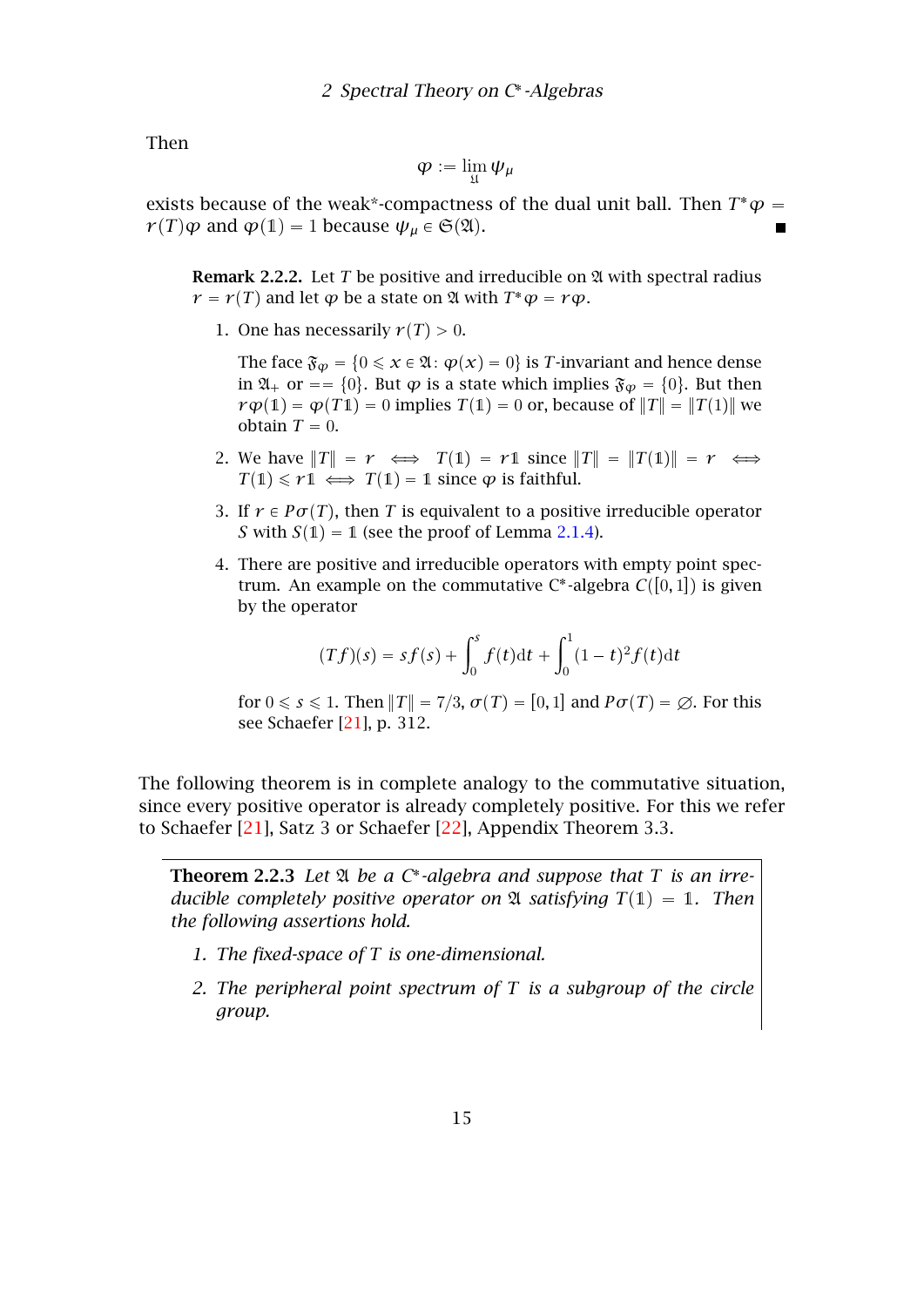- *3. Each peripheral eigenvalue α of T is simple, the corresponding eigenfunction is unitary and*  $\sigma(T) = \alpha \cdot \sigma(T)$ *.*
- *4.* 1 *is the unique eigenvalue of T with a positive eigenvector.*
- <span id="page-15-0"></span>*5. If the peripheral point spectrum contains a pole of the resolvent, then all all its points are poles of order* 1 *of the resolvent.*

PROOF. For  $x, y \in \mathfrak{A}$  define

$$
B(x, y) := T(xy^*) - T(x)T(y)^*.
$$

Then *B* is a sesquilinear, positive mapping from  $\mathfrak{A}\times\mathfrak{A}\rightarrow \mathfrak{A}$  satisfying  $B(x,x)=0$ 0 for some  $x \in \mathfrak{A}$  iff  $B(x, y) = 0$  for all  $y \in \mathfrak{A}$ .

By Prop. [2.2.1](#page-5-3) there exists a state  $\varphi$  such that  $T^*\varphi = \varphi$  and  $\varphi$  is faithful since *T* is irreducible.

1. If  $x \in Fix(T) = \{x \in \mathfrak{A}: Tx = x\}$ , then  $B(x, x) = 0$ , hence  $B(x, y) = 0$  or  $T(xy) = xT(y)$  and  $T(yx) = T(y)x$  for all  $y \in \mathfrak{A}$ . Hence  $T(xy^*) = xy^*$  for all  $x, y \in Fix(T)$  and  $Fix(T)$  is a C<sup>\*</sup>-subalgebra of  $\mathfrak A$  with  $1 \in Fix(T)$ .

Next choose  $0 \le x \in Fix(T)$ ,  $\|x\| = 1$ . Then  $0 \notin \sigma(x)$ : For if  $0 \in \sigma(x)$ , then there is a state  $\psi$  on  $\mathfrak A$  such that  $\psi(x) = 0$ . But the face  $\mathfrak{F}_x$  is *T*-invariant, hence dense in  $\mathfrak{A}_+$ , hence  $\psi = 0$  on  $\mathfrak{A}$ .

If  $1 \neq x$ , then  $0 \neq y := 1 - x \in Fix(T)$  and  $0 \notin \sigma(y)$ . But then

$$
1 \leq n y = n 1 - n x \quad \text{or} \quad x \leqslant \left(\frac{n-1}{n}\right) 1 < 1,
$$

i.e.  $\|x\| < 1$ , a contradiction. Thus Fix $(T) = [1]$ .

2 & 3. Let  $\alpha \in P \sigma_{\pi}(T)$  with normalized eigenvector  $x_{\alpha}$ . Then

$$
T(x_{\alpha}x_{\alpha}^*)\geq T(x_{\alpha})T(x_{\alpha}^*)=x_{\alpha}x_{\alpha}^*,
$$

hence  $x_{\alpha}x_{\alpha}^* \in Fix(T)$  or  $x_{\alpha}x_{\alpha}^* = 1$  . Similarly one proves  $x_{\alpha}^*x_{\alpha} = 1$ , i.e.  $x_{\alpha}$  is unitary.

From  $B(x_\alpha, x_\alpha) = 0$  we obtain

$$
B(x_{\alpha}, y) = 0 \quad \text{or} \quad \alpha x_{\alpha} T(y)
$$

for all  $\gamma \in \mathfrak{A}$ .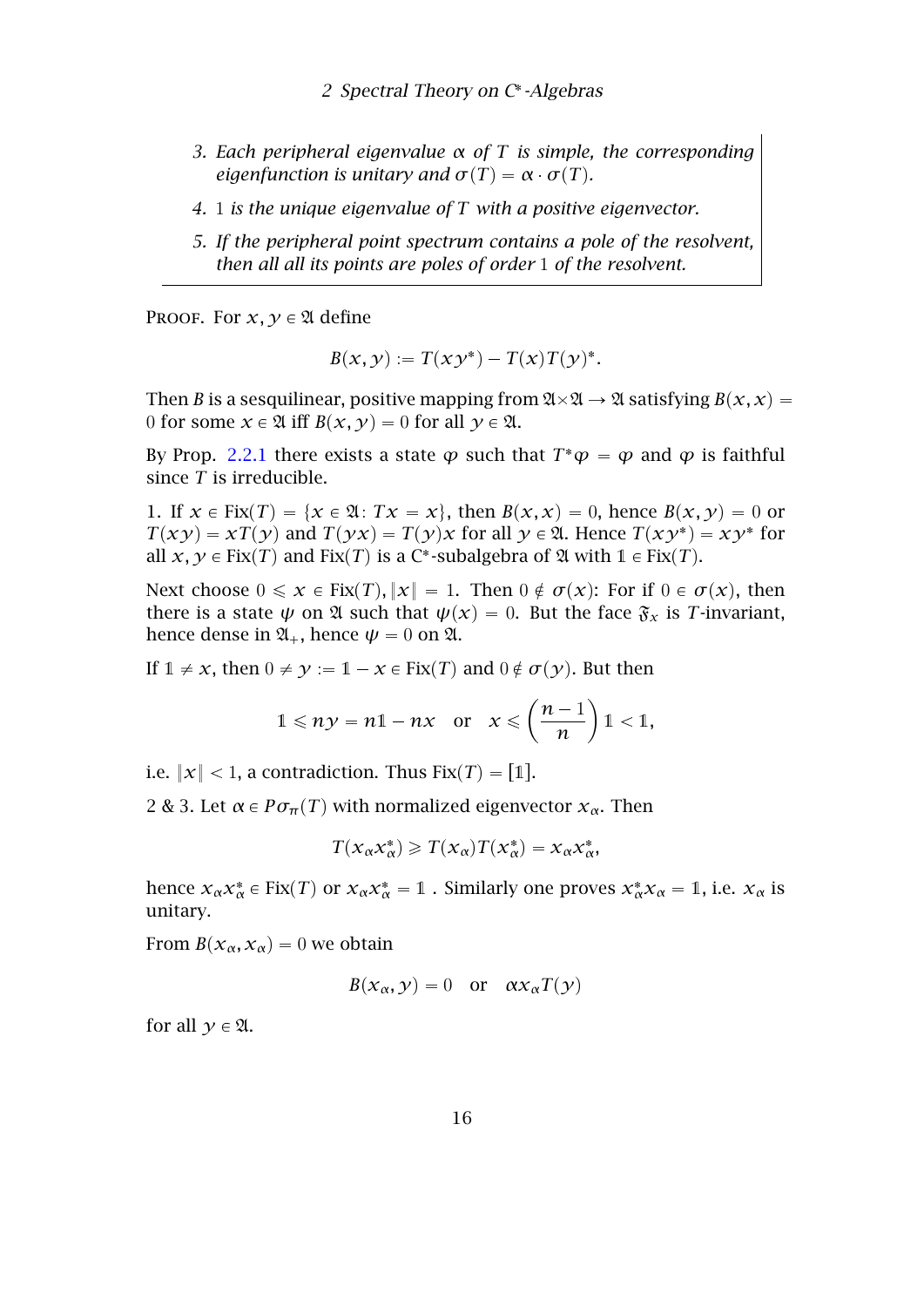This implies  $\alpha \beta^* \in \sigma(T)$  for all  $\alpha, \beta \in P \sigma_\pi(T)$  since the product of unitary elements is always  $\neq 0$ .

From this we conclude that

$$
\alpha T = M_{\alpha} \cdot T \cdot M_{\alpha}^{-1}
$$

where  $M_{\alpha}$  is the isometry  $(\mathcal{Y} \mapsto \mathcal{X}_{\alpha}^*\mathcal{Y})$  on  $\mathfrak{A}$ . Since

$$
\sigma(T) = \sigma(M_\alpha \cdot T \cdot M_\alpha^{-1}) = \alpha \sigma(T),
$$

the assertion follows.

4. If  $T(x) = \alpha x$  for some  $0 \le x$ , then  $\varphi(x) = \varphi(Tx) = \alpha \varphi(x)$ . Thus  $\alpha = 1$ because  $\varphi(x) \neq 0$ .  $\blacksquare$ 

Remark 2.2.4. From the proof above we get the following: If there exists a primitive h-th root of unity in the peripheral spectrum of *T*, then there exists mutually orthogonal projections  $p_0, \ldots, p_{h-1}$  with sum 1 and  $Tp_l =$  $p_{l-1}, l \in \mathbb{Z}/(h)$ .

In particular, if  $\mathfrak A$  is a simple C\*-algebra, then the peripheral point spectrum cannot contain points *α* such that *α* is a root of unity distinct from 1.

Remark 2.2.5. We will show later that under the assumptions of [Theorem](#page-15-0) [2.2.3 \(5\)](#page-15-0) the peripheral spectrum of *T* consist entirely of eigenvalues which are necessarily poles of the resolvent (see Corollary [3.1.3\)](#page-7-3).

For irreducible completely positive operators we obtain not only information about the peripheral point spectrum but also on the action of *T* on the subspace generated by the eigenvectors pertaining to the peripheral eigenvalues.

Theorem 2.2.6 Let  $\mathfrak A$  *be a C*<sup>\*</sup>-algebra and suppose that T is an irre*ducible completely positive operator on*  $\mathfrak A$  *satisfying*  $T(1) = 1$ *. If*  $\mathfrak M$  *is the closed subspace of* A *generated by the eigenvectors pertaining to the peripheral eigenvalues, then*

1.  $\mathfrak{M}$  *is a*  $C^*$ -subalgebra of  $\mathfrak{A}$  with  $1 \in \mathfrak{M}$ .

*2. The restriction of ϕ to* M *is a faithful trace.*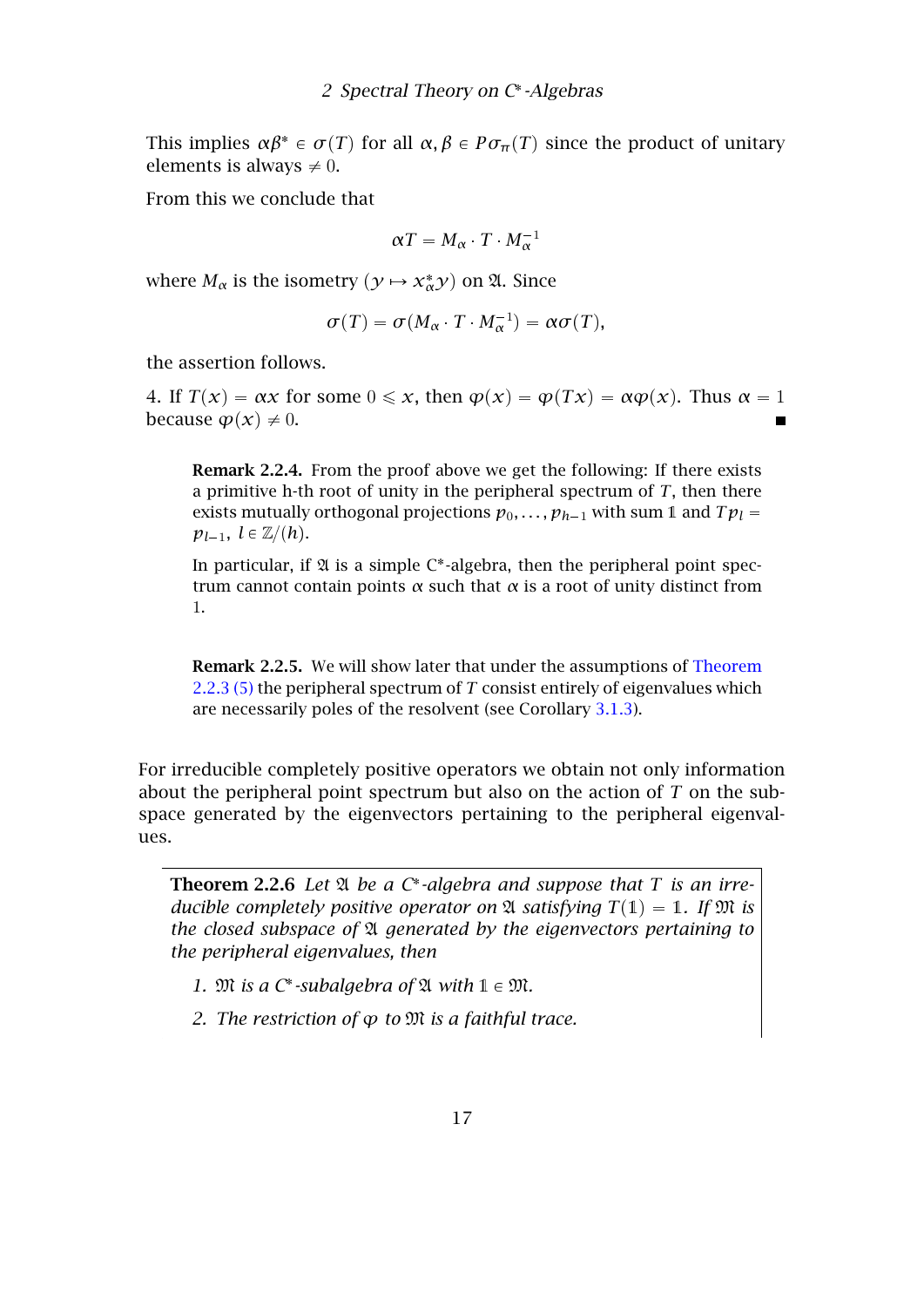*3. The restriction of T to* M *is a -automorhism.*

PROOF. Using the methods above we see that  $\mathfrak M$  is a C\*-subalgebra of  $\mathfrak A$  and the restriction of  $T$  to  $\mathfrak M$  is a  $^*$ -automorhism.

If *xα, x<sup>β</sup>* are unitary eigenvectors with peripheral eigenvalues *α, β*, then

$$
\varphi(x_{\alpha}x_{\beta}^*) = \varphi(T(x_{\alpha}x_{\beta}^*)) = \alpha\beta^*\varphi(x_{\alpha}x_{\beta}^*).
$$

From this follows that  $\varphi$  acts a trace on  $\mathfrak{M}$ .

Remark 2.2.7. Take  $\alpha, \beta \in P \sigma_\pi(T)$  with unitary eigenvectors  $u_\alpha, u_\beta \in \mathfrak{A}$ . Then

 $\blacksquare$ 

$$
T(u_{\alpha}u_{\beta})=c(\alpha,\beta)u_{\alpha\beta}
$$

with  $c(\alpha, \beta) \in \mathbb{T}$ . The map

$$
c: P\sigma_{\pi}(T) \to \mathbb{T}
$$

has the following properties:

$$
c(\alpha, \beta)c(\alpha\beta, \gamma) = c(\alpha, \beta\gamma)c(\beta, \gamma)
$$
  

$$
c(\alpha, 1) = c(1, \alpha) = 1
$$
  

$$
c(\beta^*, \alpha^*) = c(\alpha, \beta)^*.
$$

The function *c* is called a *multiplier* and "measures" how non-commutative the algebra  $\mathfrak M$  is. We will investigate in this later.

#### <span id="page-17-0"></span>2.3 Two Examples

**Example 1:** Let  $\mathfrak{H}$  be the Hilbert space  $\ell^2(\mathbb{Z})$ . For  $n,m \in \mathbb{Z}$  we define the unitary operators

$$
(U(n)\xi)(k) = \xi(k - n),
$$
  

$$
(V(m)\xi)(k) = \exp(-\mathrm{i}km)(\xi(k)).
$$

Then for all  $n, m \in \mathbb{Z}$ 

$$
U(n)V(m) = \exp(i n m)V(m)U(n).
$$
 (2.6)

Let  $\mathfrak M$  be the closed C\*-algebra generated by  $\{U(n)V(m)\colon n,m\in\mathbb Z\}$  in  $\mathcal B(\mathfrak H).$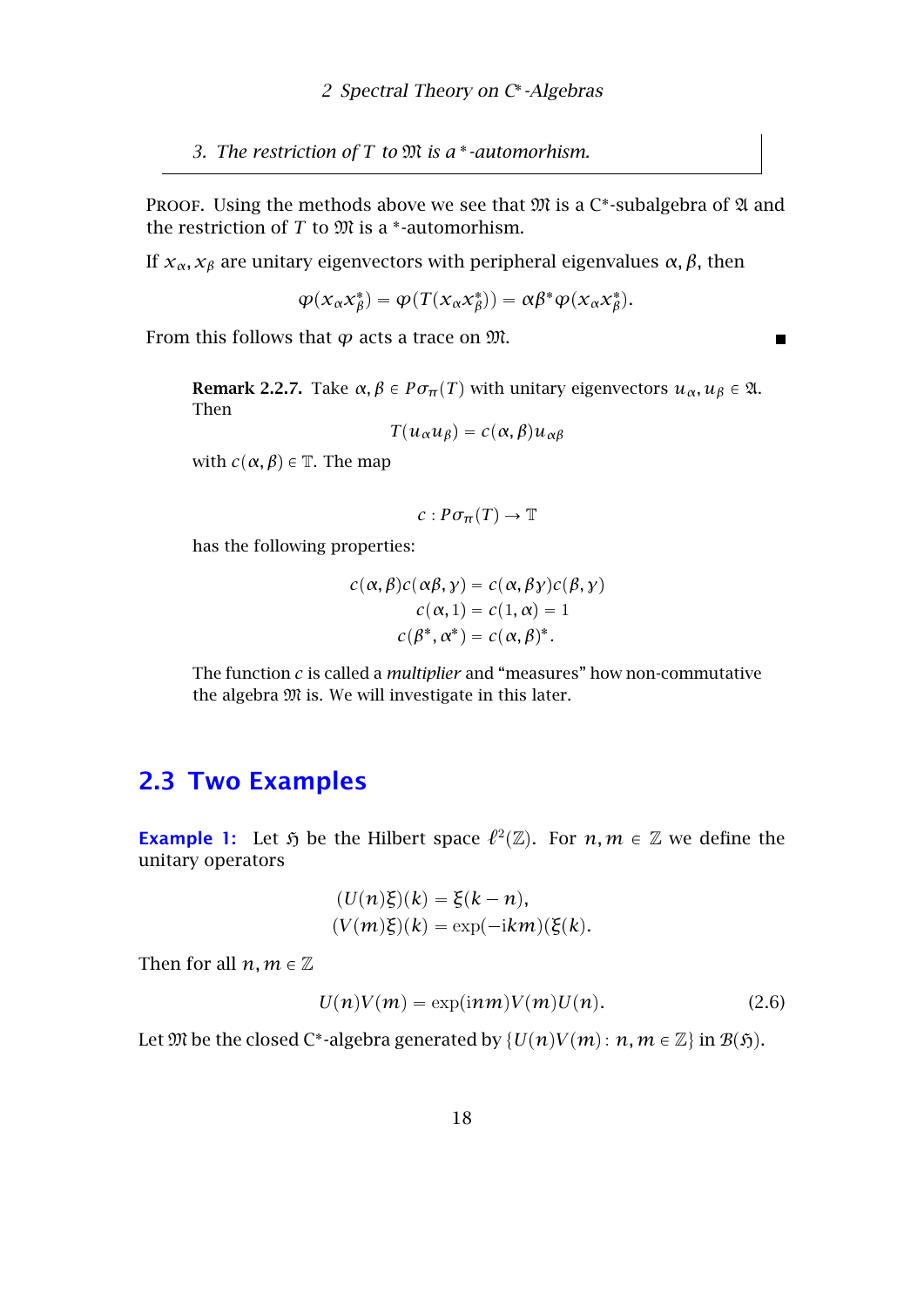Choose  $t \in \mathbb{R}$  such that 1, t and  $2\pi$  are linearly independent over  $\mathbb Z$  and let  $V(t)$  be the unitary operator

$$
(V(t)\xi)(k) = \exp(\mathrm{i} t k)(\xi(k)).
$$

Then  $U := U(1)V(t)$  is unitary in  $B(\mathfrak{H})$ , the inner \*-automorphismus *T* 

$$
x \mapsto UxU^*, \ x \in \mathcal{B}(\mathfrak{H}),
$$

leaves M invariant, is irreducible and completely positive and has peripheral point spectrum

$$
P\sigma_{\pi}(T)=\{\exp(\mathrm{i}(nt-m)\colon n,m\in\mathbb{Z}).
$$

**Example 2:** Consider the left regular representation  $\lambda$  of a discrete group G on  $\ell^2(G)$ . Let  $\delta_t$ ,  $t \in G$  denote the canonical unit vectors in  $\ell^2(G)$  and  $\mathfrak A$  be the C<sup>\*</sup>-algebra given by the norm closure of the linear span of  $\{\lambda(s): s \in G\}$ .

If *h* is a positive definite function on G with  $h(e) = 1$  and  $0 \neq h(s) \neq 1$  for all  $e \neq s \in G$ , then the extension of

$$
T_h(\lambda(s)) := h(s)\lambda(s)
$$

to  $\mathfrak A$  defines an irreducible, completely positive operator on  $\mathfrak A$  with  $T_h(1)$  = 1.

For a concrete example we consider  $G_1 := \mathbb{Z}$ , take  $\hat{x}$  a character on this group with  $\hat{x}(n) \neq 1$  for all  $0 \neq n \in \mathbb{Z}$  and take  $G_2$  another discrete group. Let now *χ* be the characteristic function of the set  $\{e\}$ , *e* the unit of  $G_2$  and for  $s \in G_2$ we set

$$
f(s) := a(1 - \chi(s)) + \chi(s)
$$

where  $a \in \mathbb{R}$ . Then *f* is positive definite on  $G_2$ .

The group

$$
G:=G_1\times G_2\,
$$

is discrete and the function

$$
h:=((n,s)\mapsto \hat{x}(n)f(s)),\quad n,s\in G,
$$

has the desired properties. Especially, the peripheral spectrum of  $T_h$  is given by the set  $\{\hat{\mathbf{x}}(n): n \in \mathbb{Z}\}$  with eigenvectors  $\{\lambda(n, e): n \in \mathbb{Z}\}.$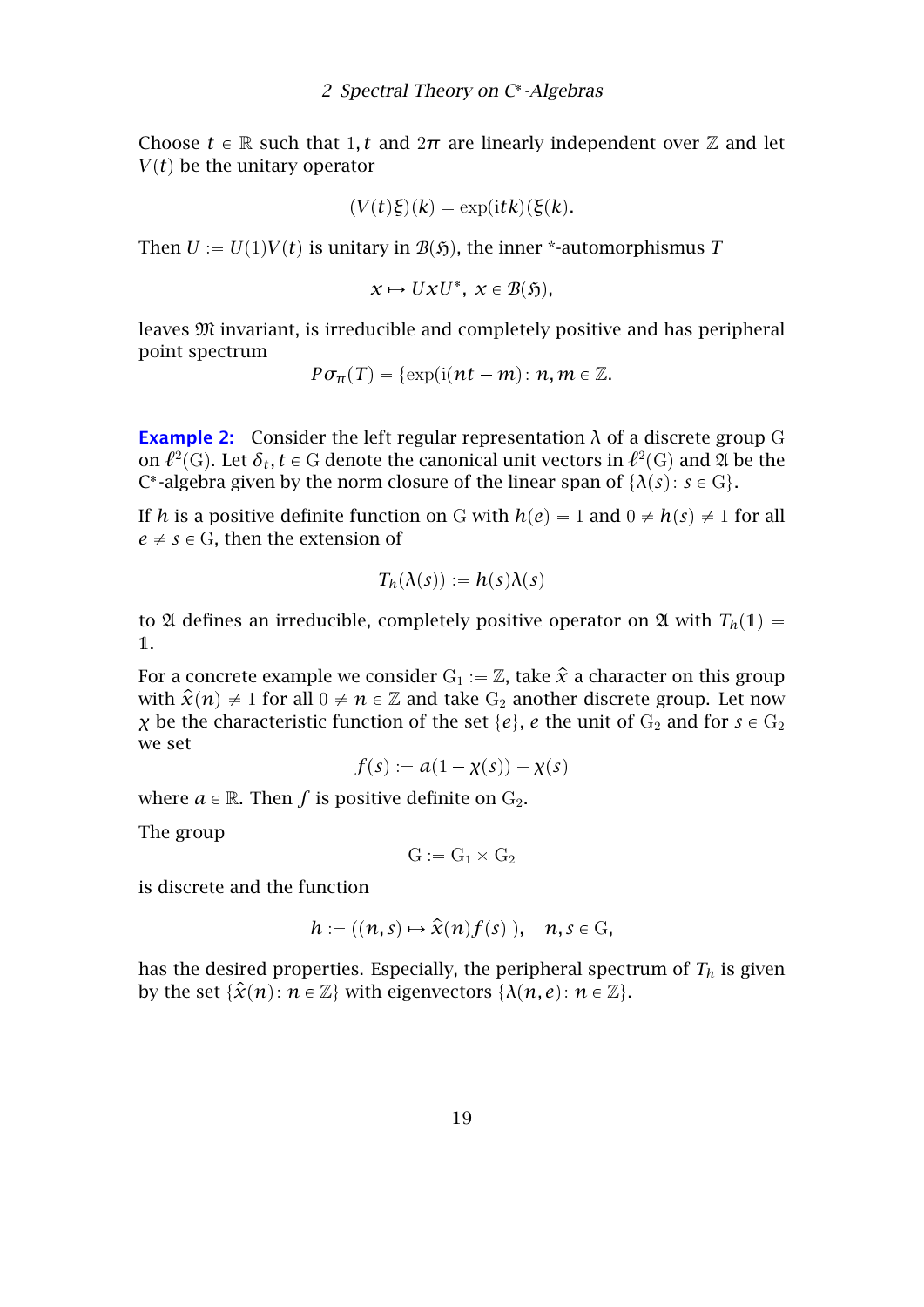### <span id="page-19-0"></span>3 The Peripheral Spectrum of Completely Positive Operators

#### <span id="page-19-1"></span>3.1 Quasi Compactness

In section [2.2](#page-13-0) we studied the peripheral point spectrum of an irreducible completely positive operator. In the following we study the entire peripheral spectrum. The main result is the following.

Theorem 3.1.1 *Let T be a completely positive operator on a C -algebra* A*. If* 1 *is a pole of the resolvent of T and if the fixed-space of T is finite-dimensional, then the peripheral spectrum of T consists entirely of poles of the resolvent of T, i.e. eigenvalues of T.*

Remark 3.1.2. If the fixed space of *T* is not finite-dimensional, then there may exist elements in the peripheral spectrum of *T* which are not poles of the resolvent  $R(\mu, T)$ . For an example let  $T_n$  be the positive operator on the (commutative  $C^*$ -algebra  $\mathbb{C}^2$  given by the matrix

$$
\left(\begin{array}{cc}0\\1-n^{-1}&n^{-1}\end{array}\right),\quad n\in\mathbb{N}.
$$

If  $\mathfrak A$  is the  $\ell^\infty$ -product of  $\mathbb C^2$  and  $T=(T_n)$  on  $\mathfrak A$ , then  $T$  is a completely positive operator with 1 as pole of the resolvent,

$$
\sigma(T) = \{1\} \cup \{-1\} \cup \{-1 + n^{-1} : n \in \mathbb{N}\}.
$$

Thus  $-1$  is not isolated in  $\sigma(T)$ , hence not a pole of the resolvent.

Corollary 3.1.3 *Suppose T is an irreducible completely positive operator on*  $\mathfrak A$  *and suppose the spectral radius*  $r(T)$  *is a pole of the resolvent. Then the peripheral spectrum of <sup>T</sup> is the group* <sup>Γ</sup>*<sup>k</sup> of all <sup>k</sup>-th roots of*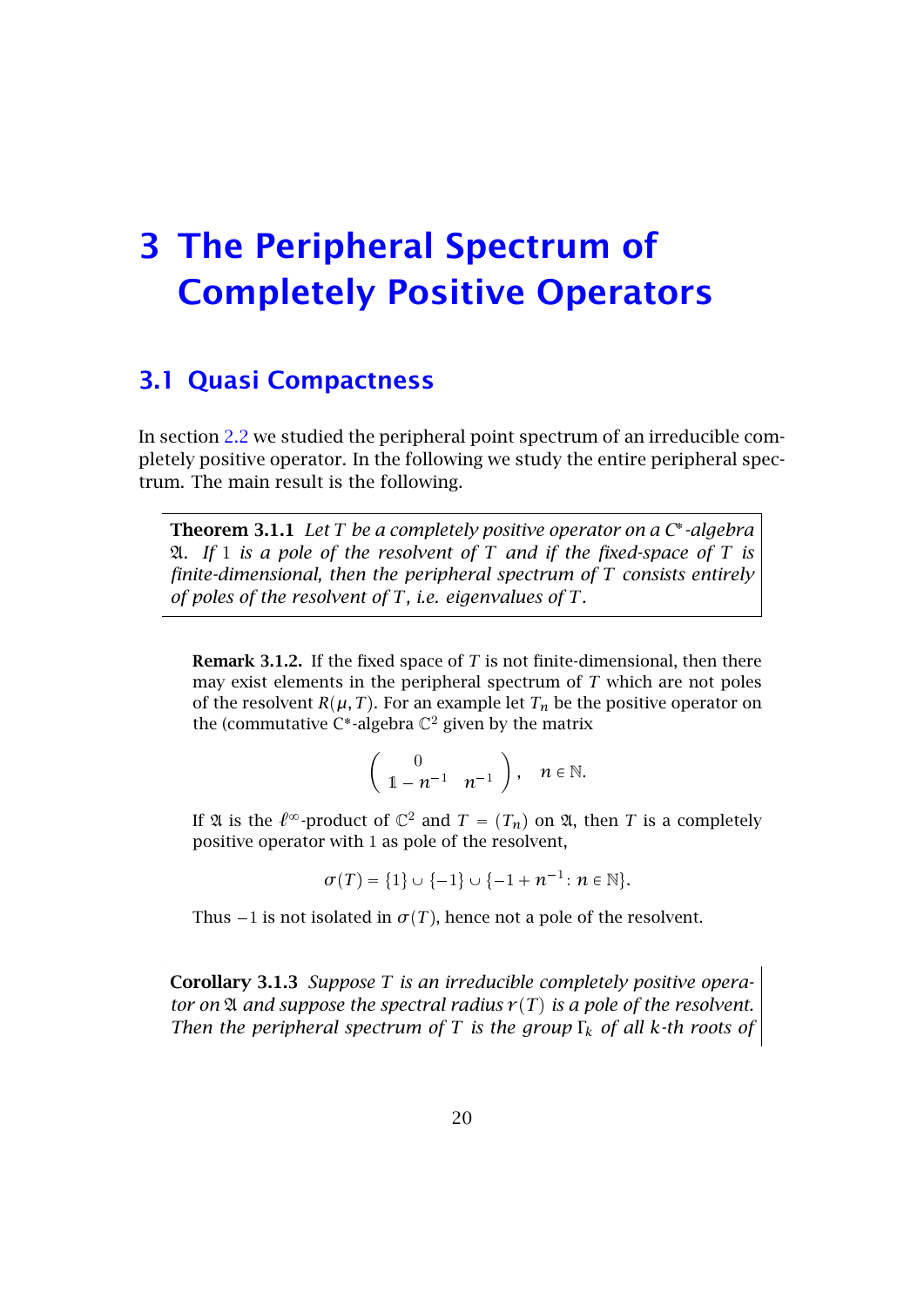3 The Peripheral Spectrum of Completely Positive Operators

*unity consisting entirely of first order poles of the resolvent of T.*

Remark 3.1.4. In the situation of the corollary it is easy to see, that every peripheral eigenvalue is a pole of the resolvent. So one has to show that the peripheral spectrum of *T* belongs to the point spectrum. To do this, one has to develop ultrapower technology for non-commutative C\*algebras.

The complete proof has been published in Groh [\[10\]](#page-31-11) but will be given later.

Remark 3.1.5. This result extends a famous result of Niiro and Swashima to the non-commutative setting.

The important point of Theorem [3.1.1](#page-5-3) is the remarkable consequence for the convergence behavior of the powers of *T* and the Césaro means of *T* in the *uniform operator topology*. We will dig into this in Chapter [5.](#page-25-0)

Theorem 3.1.6 *If T is completely positive and identity preserving on* A *and if* 1 *is an isolated point of the spectrum of T, then the peripheral spectrum of T is finite.*

If  $\mathfrak A$  is commutative, this follows from the cyclicity of the peripheral spectrum of *T* (see e.g. Schaefer [\[23\]](#page-32-1), V. Thm. 4.4). For the non-commutative case we will prove this later.

We close this section by a question:

Question 1: Let *T* be completely positive and identity preserving on  $\mathfrak A$  and let 1 be a pole of the resolvent. If  $\alpha \in \sigma_{\pi}(T)$  is isolated in  $\sigma(T)$ , does it follow that  $\alpha$  is a pole of the resolvent of  $T$ ? In the commutative case this has been proven in Niiro & Sawashima [\[18\]](#page-32-8), Thm, 7.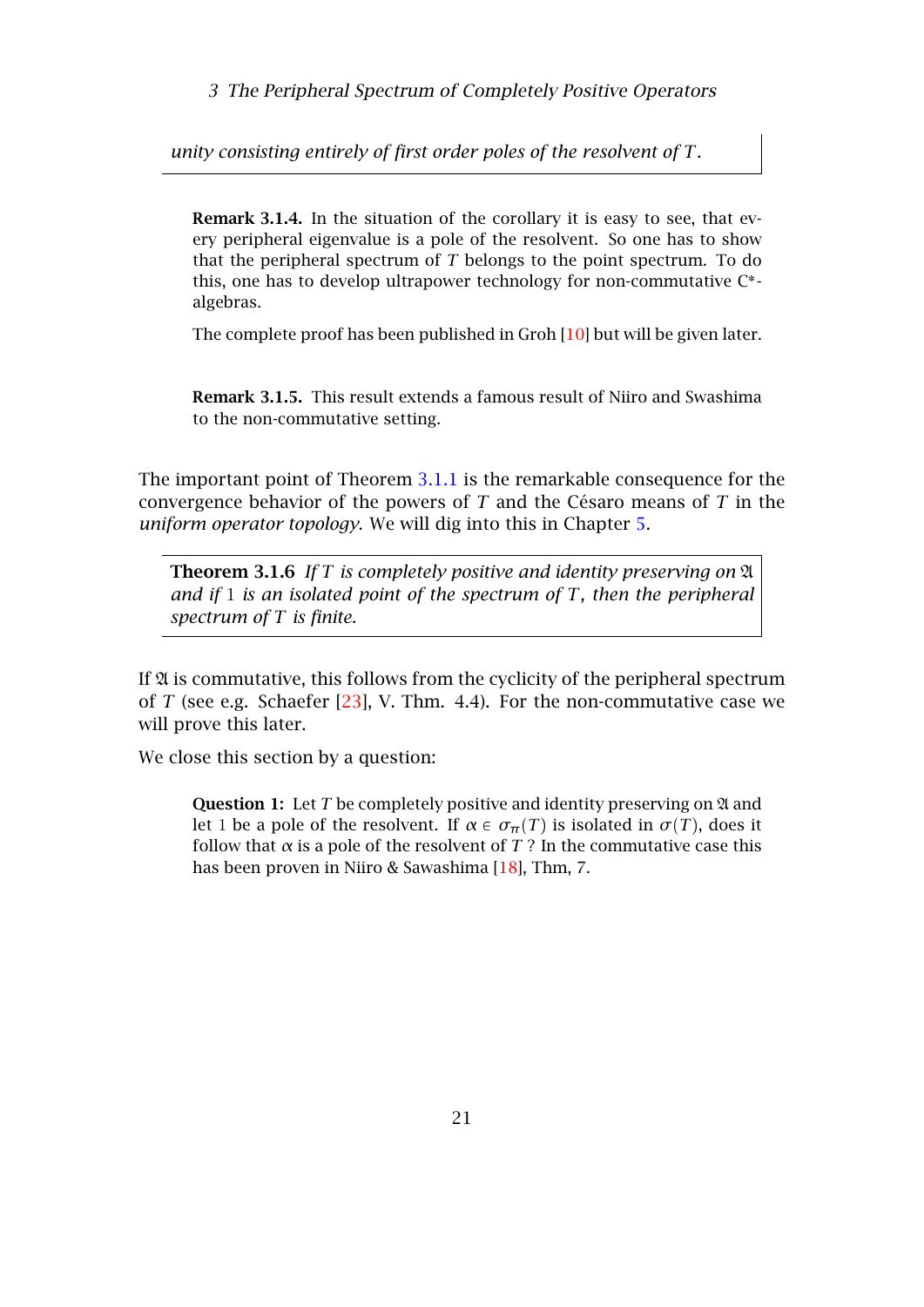# <span id="page-21-0"></span>4 Spectral Theory on W -Algebras

#### <span id="page-21-1"></span>4.1 Basic Definitions and Techniques

In the following section we look at operators on W<sup>\*</sup>-algebras. Since every W<sup>\*</sup>algebra is also a C\*-algebra, nothing new comes up if we consider operators which are just norm continuous.

However, if we consider completely positive operators with respect to the duality  $\mathfrak A$  and its predual  $\mathfrak A_*$ , i.e. operators which are weak\*-continuous on  $\mathfrak{A}$ , new aspects appear. If  $T$  is such an operator, it possesses a preadjoint *T* which is positive if *T* is. We call *T completely positive*, iff *T* has this property.

Since the norm closed faces of  $\mathfrak{A}_*$  and the weak\*-closed faces of  $\mathfrak A$  are in duality, the definition of *irreducibility* is now the following.

**Definition 4.1.1.** Let *T* be a completely positive operator on  $\mathfrak{A}_*$ . Then  $T_*$  is called *irreducible* if no closed non-trivial face of  $\mathfrak{A}^*_+$  is invariant under *T*.

By duality, this is equivalent to: No non-trivial weak -closed face of  $\mathfrak{A}_+$  is invariant under *T*.

We need some techniques , which we summarize here. First we recall some facts about weak<sup>\*</sup> continuous linear forms, that is elements of the predual of  $\mathfrak{A}_*$ . If  $\varphi \in \mathfrak{A}_*$ , then there exist a positive linear form  $|\varphi| \in \mathfrak{A}_*$  and a partial isometry  $u \in \mathfrak{A}$  such that

$$
\varphi(x) = |\varphi|(xu) =: (R_u|\varphi|)(x), \ x \in \mathfrak{A}
$$

$$
u^*u = s(|\varphi|),
$$

where  $s(|\varphi|)$  is the *support projection* of  $|\varphi|$ . We refer to this as the *polar decomposition* of  $|\varphi|$ . In addition,  $|\varphi|$  is uniquely determined by the proper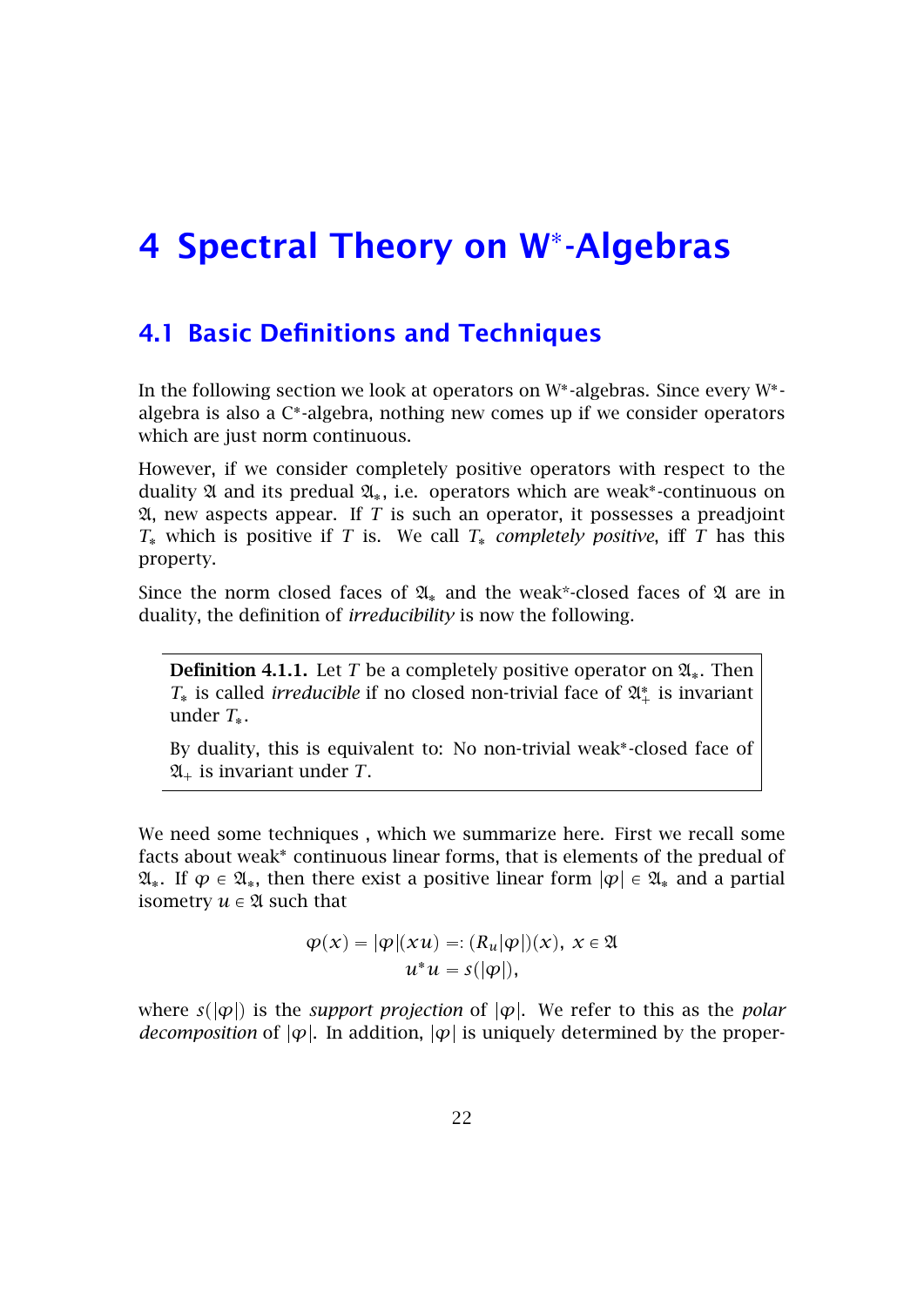ties

$$
\|\varphi\| = \|\varphi\| = \|\varphi|(1)\|
$$
  

$$
|\varphi(x)|^2 \leqslant \|\varphi\| \|\varphi|(xx^*).
$$

From this we obtain the following useful lemma.

Lemma 4.1.2 *Let* A *be a W -algebra with predual* A *and let T be completely positive and identity preserving on* A *with preadjoint T. If α is a peripheral eigenvalue of*  $T_*$  *with normalized eigenvector*  $\varphi_\alpha$ *, then*  $|\varphi_\alpha|$  *and*  $|\varphi^*_\alpha|$  are elements of the fixed space Fix $(T_*)$ .

PROOF. Using the Schwarz inequality for *T*, we obtain

$$
|\boldsymbol{\varphi}_{\alpha}(\boldsymbol{x})|^2=|\boldsymbol{\varphi}_{\alpha}(T\boldsymbol{x})|^2\leqslant |\boldsymbol{\varphi}_{\alpha}|((T\boldsymbol{x})(T\boldsymbol{x})^*\leqslant (T_*|\boldsymbol{\varphi}_{\alpha}(\boldsymbol{x})|(\boldsymbol{x}\boldsymbol{x}^*)
$$

for  $x \in \mathfrak{A}$ . Because  $|\varphi_{\alpha}| = |T_{*}||\varphi_{\alpha}|$ , the assertion follows because of the characterizing properties of the polar decomposition.

**Remark 4.1.3.** If  $T$  is completely positive and identity preserving on  $\mathfrak A$ with preadjoint  $T_*$  and if the peripheral point spectrum of the preadjoint operator is not empty, then there is always a positive normal linear form  $\varphi$  in the fixed space of  $T_*$ . In particular, if  $T_*$  is irreducible, then such a  $\varphi$ is faithful on 21.

Next we mention a result from the spectral theory of operators on Banach spaces.

Lemma 4.1.4 *Let T be a contraction on a Banach space X. Then for every peripheral eigenvalue*  $\alpha$  *of*  $T$ *, ker*( $\alpha - T^*$ ) *separates the points of ker*( $\alpha$  – *T*). In particular,  $P\sigma_{\pi}(T) \subseteq P\sigma_{\pi}(T^*)$  and dim ker( $\alpha$  – *T*)  $\leq$ *dim*  $\text{ker}(\alpha - T^*)$ .

PROOF. Since  $\text{ker}(\alpha - T^*) = \text{Fix}(\alpha^*T^*)$  it suffices to prove this for the fixed spaces of *T* and *T*<sub>\*</sub>. This can be done following the proof of Prop. [2.2.1](#page-5-3) and we omit the details.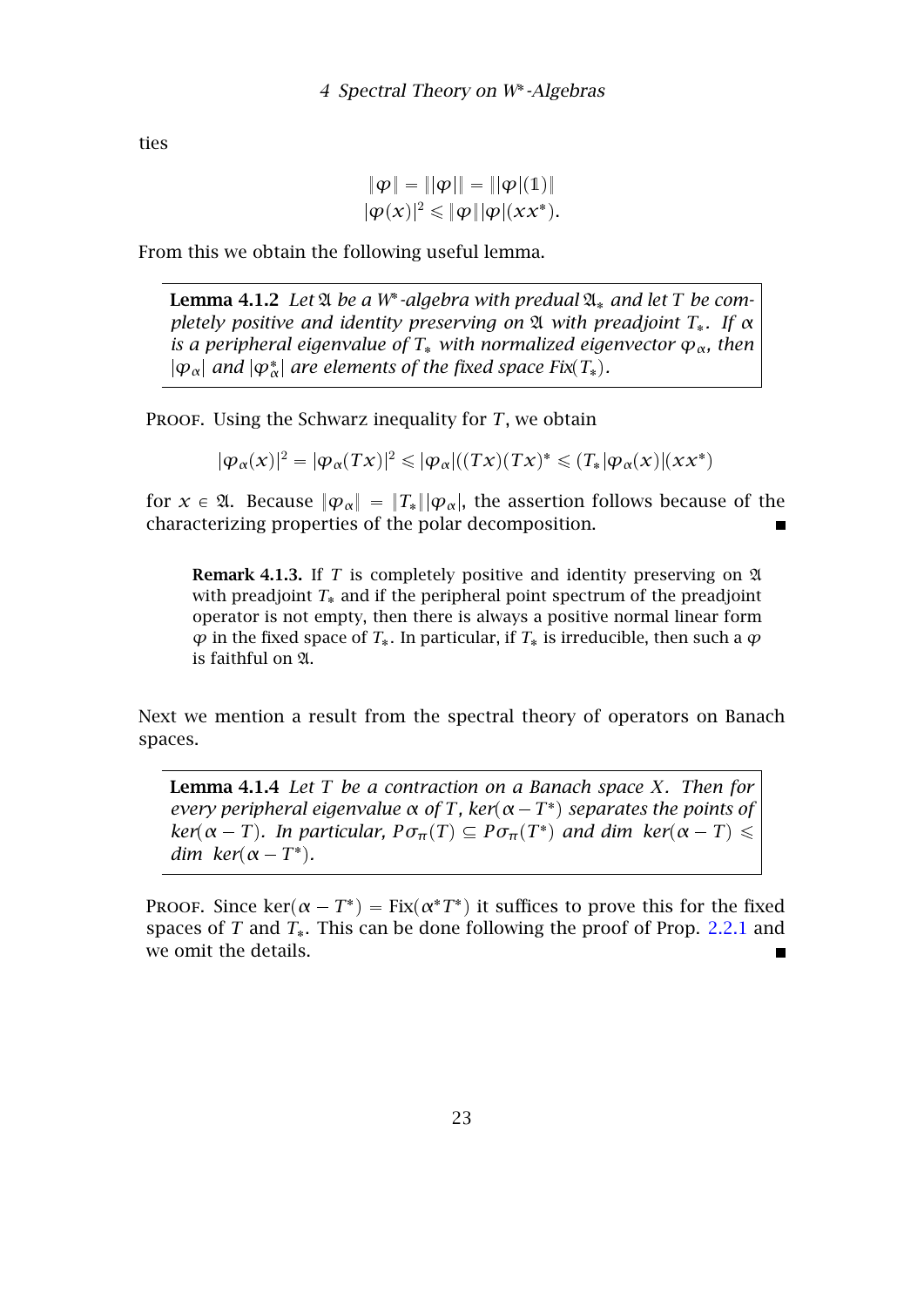#### <span id="page-23-0"></span>4.2 Spectrum on the Predual

For the deeper investigations we need the following lemma. Recall that we call the triple  $(\mathfrak{A}, \varphi, T)$  a *W*<sup>\*</sup>-dynamical system, if

- $\cdot$  24 is a W\*-algebra,
- *ϕ* is a faithful normal state on A
- $\cdot$  *T* is completely positive and identity preserving with  $T^*\varphi = \varphi$ .

Then *T* has a preadjount  $T_*$  on  $\mathfrak{A}_*$ .

We call  $(λ, φ, T)$  an *irreducible W<sup>\*</sup>-dynamical system*, if  $T_*$  is irreducible on  $\mathfrak{A}_*$ .

**Lemma 4.2.1** Let  $(\mathfrak{A}, \varphi, T)$  be a W<sup>\*</sup>-dynamical system. Then the cyclic *semi-group*

 $\mathfrak{S}_* := \{T_*^n \colon n \in \mathbb{N}\}$ 

*is relatively compact in the weak operator topology*  $L_w(\mathfrak{A}_*)$ .

Since this situation is discussed in greater detail in a forthcoming paper (see [\[12\]](#page-31-12)), we omit the details just mentioning that it follows from the characterization of weakly-compact sets in the predual of a W -algebra (see e.g. Takesaki [\[25\]](#page-32-0), III Thm. 5.4).

Proposition 4.2.2 Let  $(\mathfrak{A}, \varphi, T)$  be an irreducible W<sup>\*</sup>-dynamical system. *Then the following assertions hold.*

- *1. The set of peripheral eigenvalues of T and T are equal.*
- *2. There exist a faithful, normal conditional expectation Q of* A *onto the weak\*-closed linear span* M *of all eigenvectors of T pertaining to the peripheral eigenvalues.*

The proof of (1) uses Lemma [4.1.4](#page-7-2) and the techniques of Theorem [2.1.7.](#page-12-0) The second part is a consequence of the theory of compact semigroups and will be worked out in Groh, Kunszenti-Kovacs, Schreiber & Batkai [\[12\]](#page-31-12).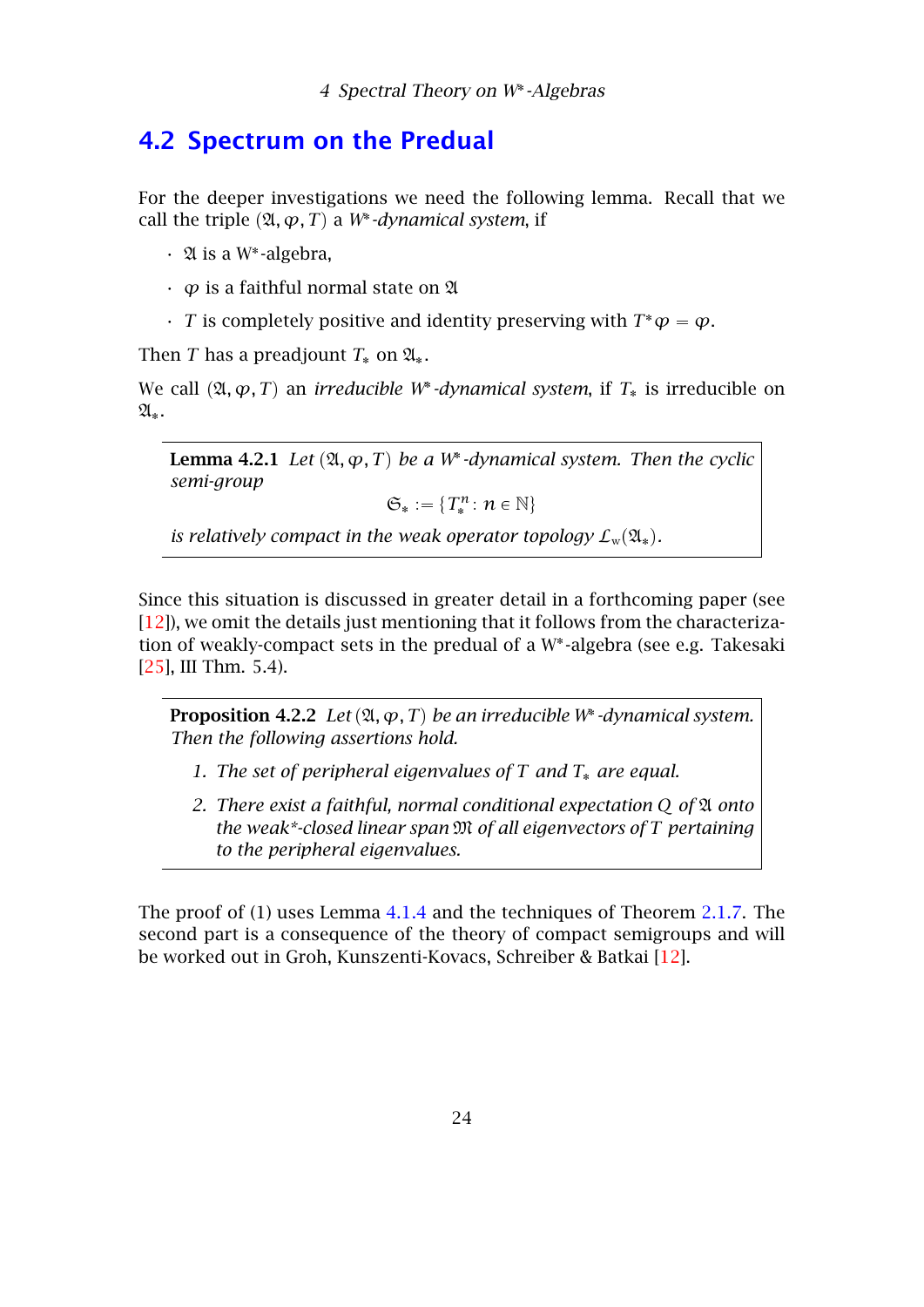Proposition 4.2.3 Let  $(\mathfrak{A}, \varphi, T)$  be an irreducible W<sup>\*</sup>-dynamical system. *Then the following assertions hold.*

- *1. The peripheral spectra of T* and *T*<sub>*i*</sub> are equal.
- *2. The peripheral spectrum of T is a subgroup of the circle group.*
- *3. Every peripheral eigenvalue α of T or T is simple.*
- *4.*  $\sigma(T) = \alpha \sigma(T)$  *and*  $\sigma(T_*) = \alpha \sigma(T_*)$ *.*

Remark 4.2.4. Here we will state some more properties of eigenvectors of irreducible *T*.

#### <span id="page-24-0"></span>4.3 Example: Dynamical Systems on  $\mathcal{B}(\mathfrak{H})$

In this section we restrict a little further an we are looking for irreducible W<sup>\*</sup>-dynamical systems on  $\mathcal{B}(\mathfrak{H})$ .

**Theorem 4.3.1** Let  $(\mathfrak{H}, \varphi, T)$  be an irreducible, W<sup>\*</sup>-dynamical system. *Then the peripheral spectrum of T is the group of all h-th roots of unity for some*  $h \geq 1$ *.* 

PROOF. This is part of [\[9\]](#page-31-13)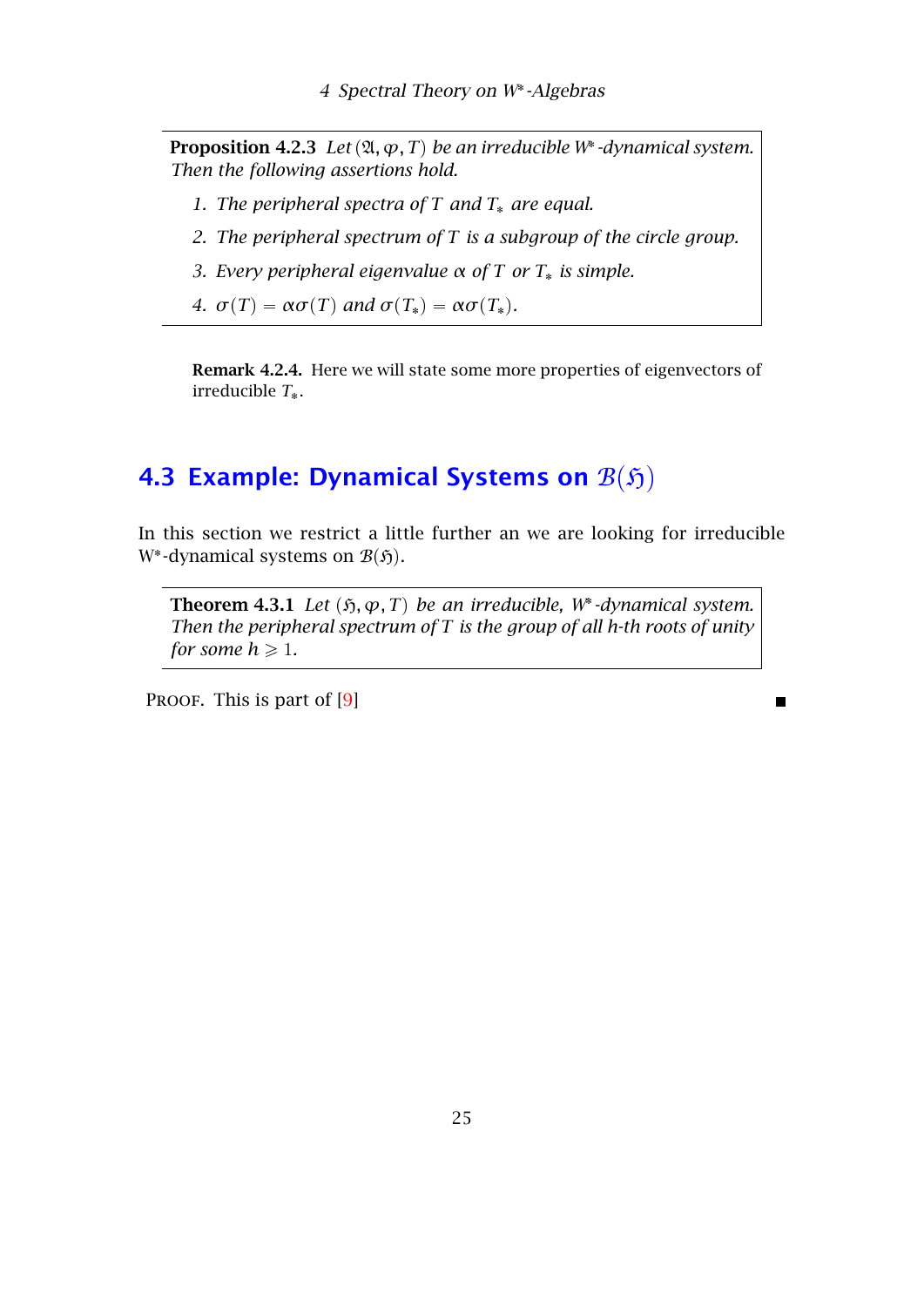### <span id="page-25-0"></span>5 The Convergence Properties of Completely Positive Operators

#### <span id="page-25-1"></span>5.1 Convergence Properties on W -Algebras

If *T* is a contraction on a finite-dimensional Banach space, then the peripheral eigenvalues determines the asymptotic behavior of the powers  $T^n$  of  $T$ . In order to extend these results to infinite-dimensional Banach spaces, the first difficulty is of topological nature, i.e., one has to distinguish between the various operator topologies.

The second difficulty is of spectral theoretical nature. The spectral values of *T* need not be eigenvalues nor are the singularities of the resolvent of *T* necessarily poles.

In this section we show how to solve these problems if we consider completely positive operators on W -algebras.

More precisely, we investigate the following problem:

**Problem:** Let  $\mathfrak A$  to be a W<sup>\*</sup>-algebra with predual  $\mathfrak A_*$  and T to be completely *positive with pre-adjoint T. Under what conditions on the spectrum of T in a neighborhood of* 1 *and in which operator topology does the sequence*  $T^n$ ,  $n \in N$ *converge.*

Before dealing with the powers of *T* we recall the results on the convergence of the *Césaro means*

$$
T_n := \sum_{k=0}^{n-1} T^k \quad \text{resp.} \quad T_n^* := \sum_{k=0}^{n-1} T_*^k.
$$

If *X* is a Banach space and  $TL(\mathfrak{X})$ , then we call *T mean ergodic*, if the Césaro means converges in the strong operator topology and we call *T uniformly*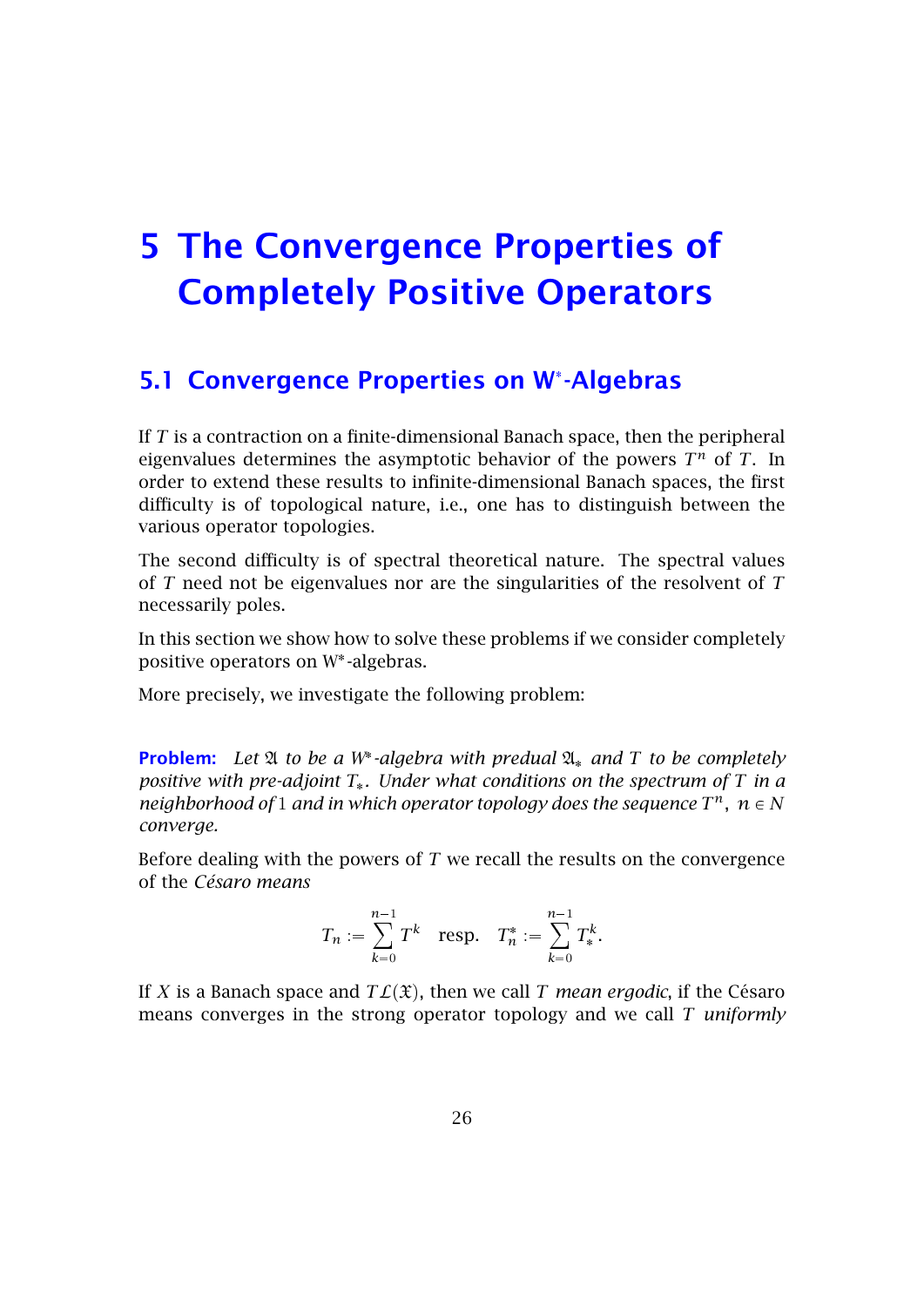*ergodic*, if the Césaro means converges in the operator topology. The limit is in both cases a projection *P* onto the fixed space of *T*.

For example, if 1 is pole of the resolvent of *T*, then *T*, then *T* is uniformly ergodic.

**Theorem 5.1.1** Let  $(\mathfrak{A}, \varphi, T)$  a W<sup>\*</sup>-dynamical system. The the follow*ing assertions hold.*

- <span id="page-26-0"></span>*1. The Césaro means of T ( resp. T ) converge in the strong oper*ator topology  $\mathcal{L}_s(\mathfrak{A}_*)$  (resp. weak\*-operator topology  $\mathcal{L}_{w^*}(\mathfrak{A})$  to a *projection*  $P_*$  (resp. P) onto the fixed space of  $T_*$  (resp. T).
- *2. The Césaro means of T ( resp. T ) converge in the operator topology if* 1 *is a pole of the resolvent of*  $T_*$ *, hence of*  $T$ *.*

The assertion [5.1.1 \(1\)](#page-26-0) follows e.q. from Schaefer [\[23\]](#page-32-1), III. Example 7.3. whereas [5.1.1 \(2\)](#page-26-0) is a well known fact from general spectral theory in Banach spaces (see e.g. Eisner  $[5]$ ).

Definition 5.1.2. We call an operator *S* on a Banach space *X partially periodic* if there exists  $m_0 \in \mathbb{N}$ , such that

$$
S(I-S^{m_0})=0.
$$

Letting

$$
X_0 := (I - S^{m_0})(X)
$$
 and  $X_1 := S^{m_0}(X)$ 

it follows that

$$
X = X_0 \oplus X_1
$$
 and  $S_{|X_0} = O$  and  $(S_{|X_1})^{m_0} = I_{|X_1}$ .

In particular, every periodic operator is partially periodic with  $X_0 =$  $\{0\}.$ 

**Theorem 5.1.3** *(Uniform Convergence) Let*  $($ Ω, φ, *T*) *a W*<sup>\*</sup>-*dynamical system. The the following are equivalent:*

- *1.* 1 *is a pole of the resolvent.*
- *2. There exists a partially periodic W*<sup>\*</sup>-dynamical system  $(\mathfrak{A}, \varphi, S)$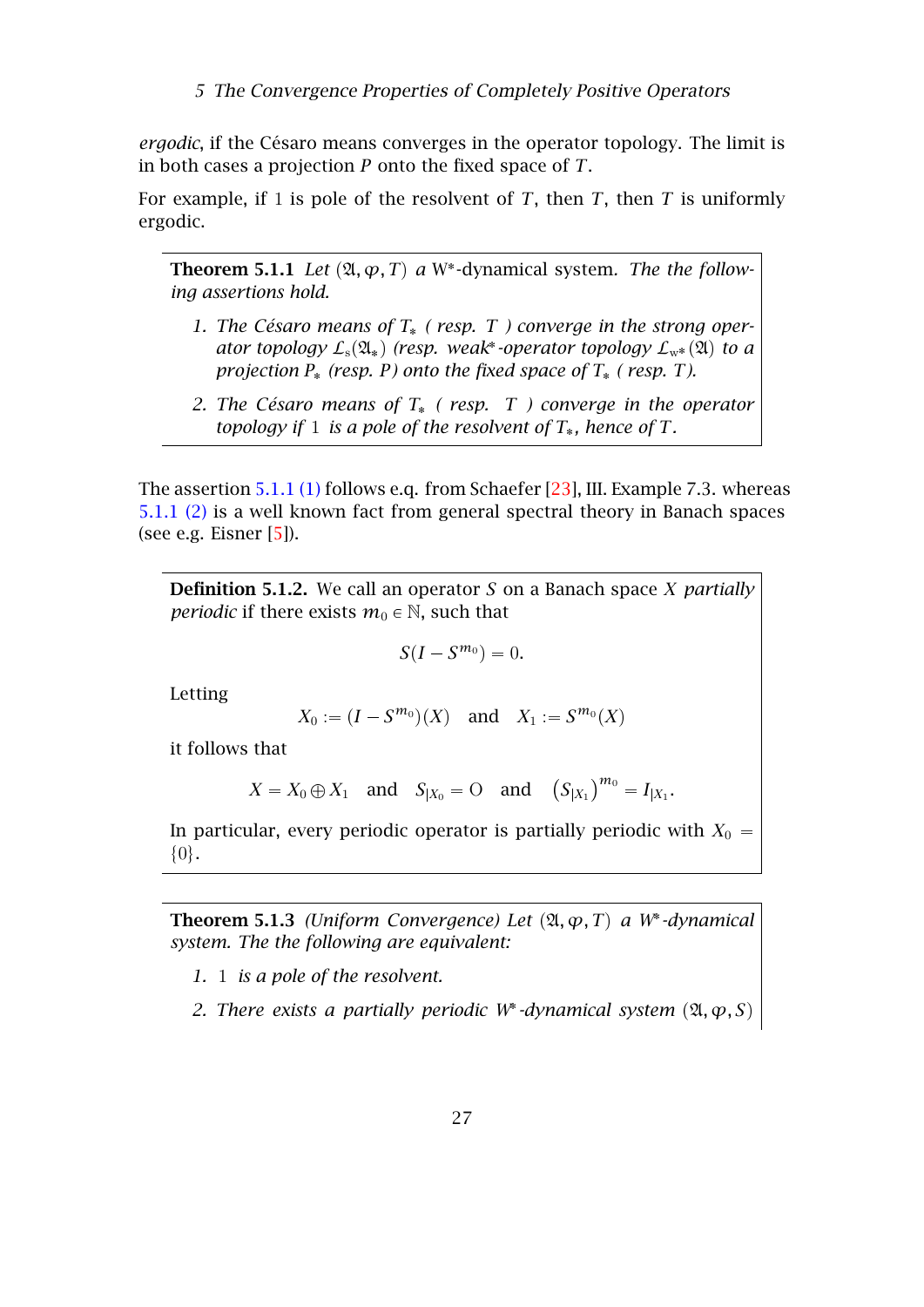#### 5 The Convergence Properties of Completely Positive Operators

*such that*  $\lim_{n} (S^n - T^n) = 0$  *in the norm operator topology*  $\mathcal{L}(\mathfrak{A})$ *.* 

PROOF. (1)  $\implies$  (2): The assumption implies that *T* is quasi-compact, hence uniformly ergodic and  $\sigma_{\pi}(T)$  is the group  $\Gamma_h$  of all h<sup>th</sup>-roots of unities for some  $h \in \mathbb{N}$ . Therefore, the operator  $T^h$  is uniformly ergodic mean with  $\sigma_{\pi}(T^h) = \{1\}$  and the projection *Q* of  $\mathfrak A$  onto the fixed space of  $T^h$  is completely positive, preserves the identity, and is faithful (i.e.  $\text{ker}(T) \cap \mathfrak{A}_{+} = \{0\}$ ).

Letting

$$
S:=T\circ Q,
$$

then *S* is irreducible, is partially periodic because of  $S^h = Q$  and

$$
T^{n} - S^{n} = (T (I - Q)) \rightarrow O
$$

in the norm operator topology since  $r(T(I - Q)) < 1$ .

 $p(2) \implies (1)$ : *S* is partially periodic, thus  $S^{m_0}$  is a projection and  $T^{k,m_0} \to S^{m_0}$ in the norm operator topology. Hence  $T^{m_0}$  is uniformly ergodic whence 1 is a pole of the resolvent of  $T^{m_0}$  and thus of *T*.

Since for a W<sup>\*</sup>-dynamical system  $(\mathfrak{A}, \varphi, S)$  the operator  $T_*$  is mean ergodic in  $\mathcal{L}_s(\mathfrak{A}_*)$ , there is a splitting of  $\mathfrak{A}_*$  into  $T_*$ -invariant subspaces

$$
\mathfrak{A}_* = \text{Fix}(T_* \oplus \text{ker} P_*,\tag{5.1}
$$

where  $P_*$  is the associated mean ergodic projection.

Since the cyclic semi-group  $\mathfrak{S}_* := \{T_*^n : n \in \mathbb{N}\}\$ is relatively compact in  $\mathcal{L}_{w}(\mathfrak{A}_*)$ , there is another splitting of  $\mathfrak{A}_*$  in  $T_*$ -invariant subspaces

$$
\mathfrak{A}_* = Q_*(\mathfrak{A}_*) \oplus \ker Q_*,\tag{5.2}
$$

where  $Q_*$  is the unique projection in the closure of  $\mathfrak{S}_*$  in  $\mathcal{L}_w(\mathfrak{A}_*)$  and the range of  $Q_*$  is the closed linear subspace in  $\mathfrak{A}_*$  generated by the peripheral eigenvalues.

Following Nagel [\[16\]](#page-31-15), we call a W<sup>\*</sup>-dynamical system

- $\cdot$  *extremely ergodic, if*  $P_* = Q_*$
- $\cdot$  *mixing*, if  $T_*$  is irreducible and extremely ergodic.

The proof of the following theorem follows from Nagel [\[16\]](#page-31-15), Thm. 2.6 and the fact that  $P\sigma(T) \cap \Gamma = P\sigma(T_*) \cap \Gamma$ .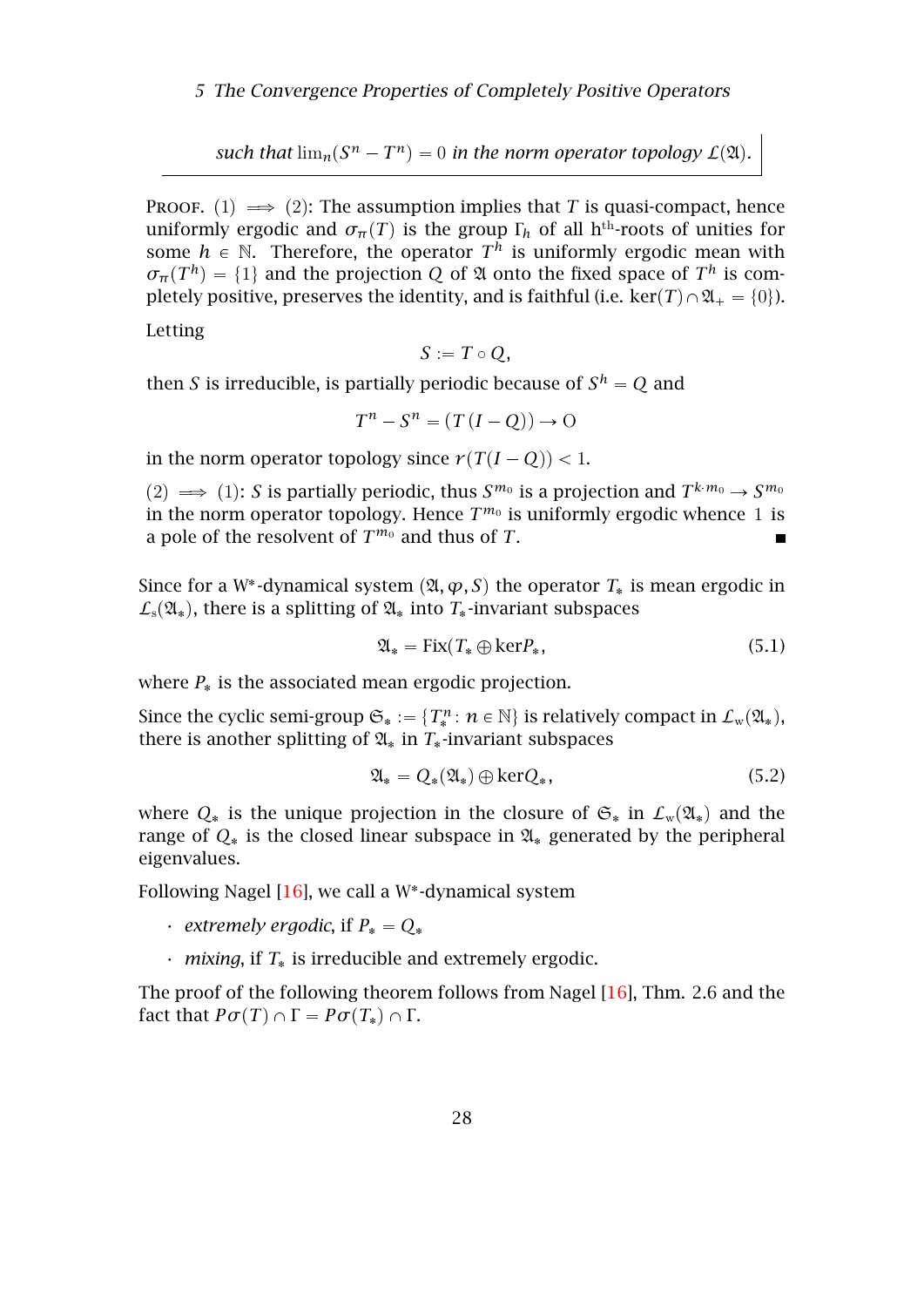5 The Convergence Properties of Completely Positive Operators

**Theorem 5.1.4** Let  $(\mathfrak{A}, \varphi, T)$  a W<sup>\*</sup>-dynamical system and suppose  $\mathfrak{A}$  to *be separabel. Then the following assertions are equivalent.*

- *1.*  $(\mathfrak{A}, \varphi, T)$  *is mixing.*
- *2.*  $(\mathfrak{A}, \varphi, T)$  *is irreducible and* 1 *is the unique peripheral eigenvalue of T.*
- *3. There exists a sequence*  $(k(n))_{n\in\mathbb{N}}$  *in* N*, such that*

$$
\lim_{n} (T_*^{k(n)} - 1 \otimes \varphi) = 0
$$

*in the weak operator topology*  $L_w(\mathfrak{A}_*)$ *.* 

A sequence  $(k(n))_{n\in\mathbb{N}}$  in N has density  $\alpha \in [0,1]$  if

$$
\lim_{m}\frac{1}{m}\left|\{k(n):n\in\mathbb{N}\}\cap\{1,\ldots,m\}\right|=\alpha
$$

For more informations about this see e.g. Eisner [\[5\]](#page-31-14).

**Theorem 5.1.5** *(Weak Convergence)* Let  $(\mathfrak{A}, \varphi, T)$  *an irreducible*  $W^*$ *dynamical system and suppose* A *to be separabel. Then the following assertions are equivalent.*

- *1.* 1 *is isolated in the peripheral point spectrum of T.*
- *2. There exists a sequence*  $(k(n))_{n\in\mathbb{N}}$  *in* N*, such that*

$$
\lim_n (T^{k(n)}_* - 1\!\!1 \otimes \boldsymbol{\phi}) = 0
$$

*in the weak operator topology*  $L_w(\mathfrak{A}_*)$ *.* 

PROOF. Under the assumptions, the peripheral point spectrum of  $T$  is the group of all h-th roots of unity for some  $h \geq 1$ . By the following lemma therefore we have  $P\sigma(T^h) = \{1\}$ . Using Thm. [5.1.4](#page-7-2) the assertion follows as in the proof of Thm [5.1.4.](#page-7-2)

Lemma 5.1.6 *Let T be a contraction on a Banach space X. Then*  $(P\sigma(T) \cap \Gamma)^n = P\sigma(T^n) \cap \Gamma$  *for all*  $n \in \mathbb{N}$ *.* 

**PROOF.** Obviously  $(P\sigma(T) \cap \Gamma)^n \subseteq P\sigma(T^n) \cap \Gamma$ . Conversely, take  $\alpha \in P\sigma(T^n) \cap \Gamma$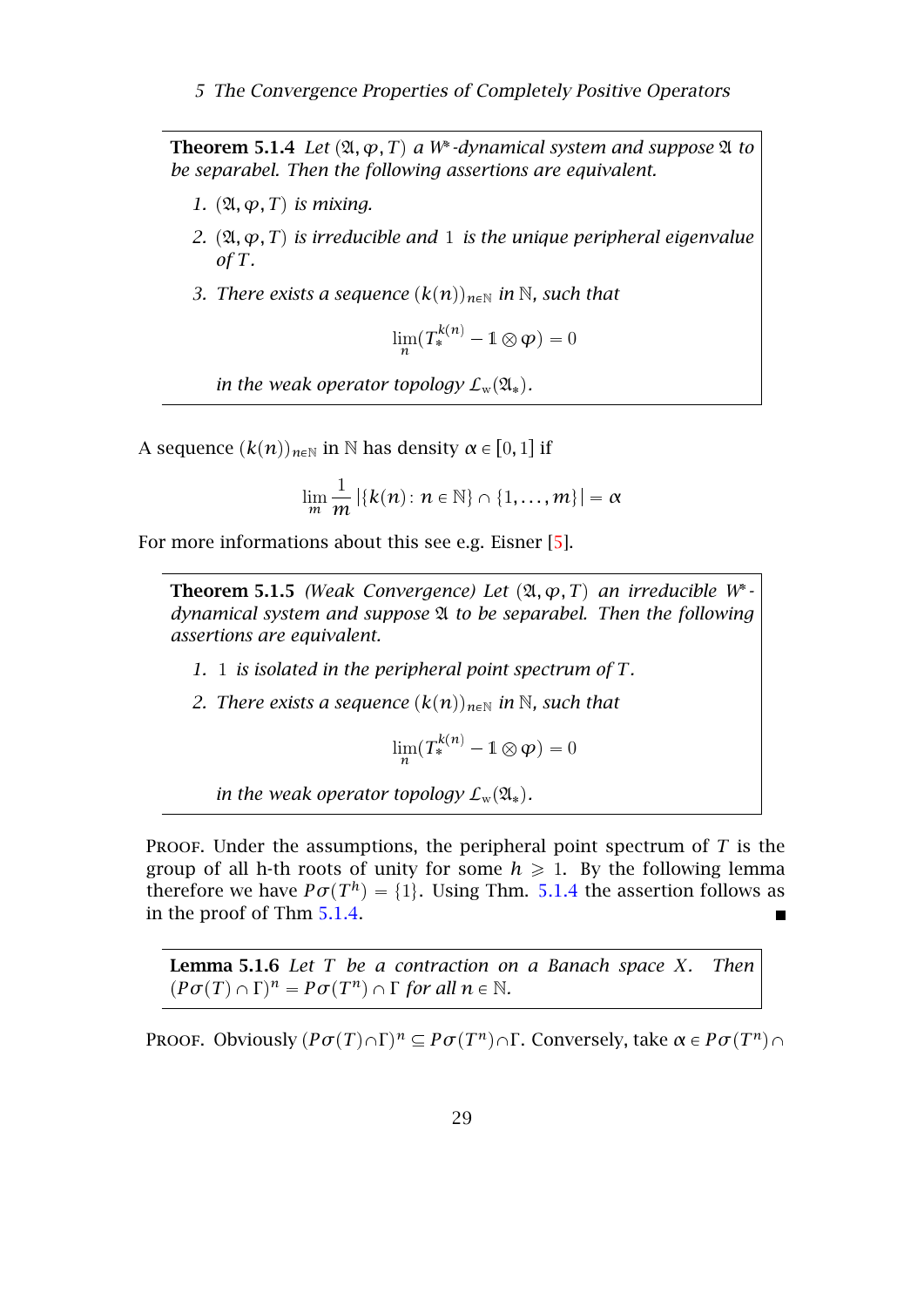*Γ* and *γ* ∈ *Γ* such that *γ*<sup>*n*</sup> = α. For  $0 \le k \le n - 1$  and  $\epsilon$  a primitive n-th root unity consider unity consider

$$
y_k := \frac{1}{n} \sum_{s=0}^{n-1} y^s \epsilon^{-sk} T^s x.
$$

П

Since  $\sum_k = x$  and  $T y_k = y \epsilon^k y_k$  the assertion follows.

Example 5.1.7. Every irreducible irreducible W<sup>\*</sup>-dynamical system on  $B(5)$  fulfills assertion (1) of Thm. [5.1.4.](#page-7-2)

**Theorem 5.1.8** *(Strong Convergence)* Let  $(\mathfrak{A}, \varphi, T)$  *an irreducible*  $W^*$ *dynamical system. If* 1 *is isolated in the peripheral spectrum of T, then there exists an irreducible, partially periodic system W -dynamical system*  $(\mathfrak{A}, \varphi, S)$  *such that* 

$$
\lim_n (T^n_* - S^n_*) = 0
$$

*in the strong operator topology*  $\mathcal{L}_s(\mathfrak{A}_*)$ 

We only sketch the proof which will be published in details separately.

- 1. It follows from Thm. [3.1.6,](#page-8-0) that the peripheral spectrum is finite.
- 2. Since *T* is bibounded in the sense of Groh & Kümmerer [\[11\]](#page-31-16), there is an extension of *T* to an operator  $T_\pi$  on the standard Hilbert space  $(\mathfrak{H}, P, J)$ associated with  $(\mathfrak{A}, \varphi)$ . Using the topological properties of the canonical injections  $j_1$  and  $j_2$  introduced in [\[11\]](#page-31-16), Sec. 2, it follows that the peripheral spectrum of  $T_{\varphi}$  is finite, in particular has Lebesgue measure zero.
- 3. Since  $|T_{\varphi}| \leq 1$ , we find a splitting of  $\mathfrak{H}$  into  $T_{\varphi}$  invariant subspaces  $\mathfrak{H}_0$  and  $\mathfrak{H}_1$ , such that  $T_{|\mathfrak{H}_0}$  is unitary and  $T_{|\mathfrak{H}_1}$  is completely non-unitary. Using Sz.-Nagy & Foias [\[24\]](#page-32-9), II. Prop. 6.7 and the group property of the peripheral point spectrum of *T*, it turns out that there exists a partially periodic operator  $S_\varphi$  on  $\tilde{p}$  such that

$$
||T_{\varphi}^n \xi - S_{\varphi}^n \xi|| \to 0
$$

for all  $\xi \in$  *ξ*.

4. Using [\[11\]](#page-31-16) again and keeping in mind that  $S_{\varphi}(P) \subseteq P$ , the operator  $S_{\varphi}$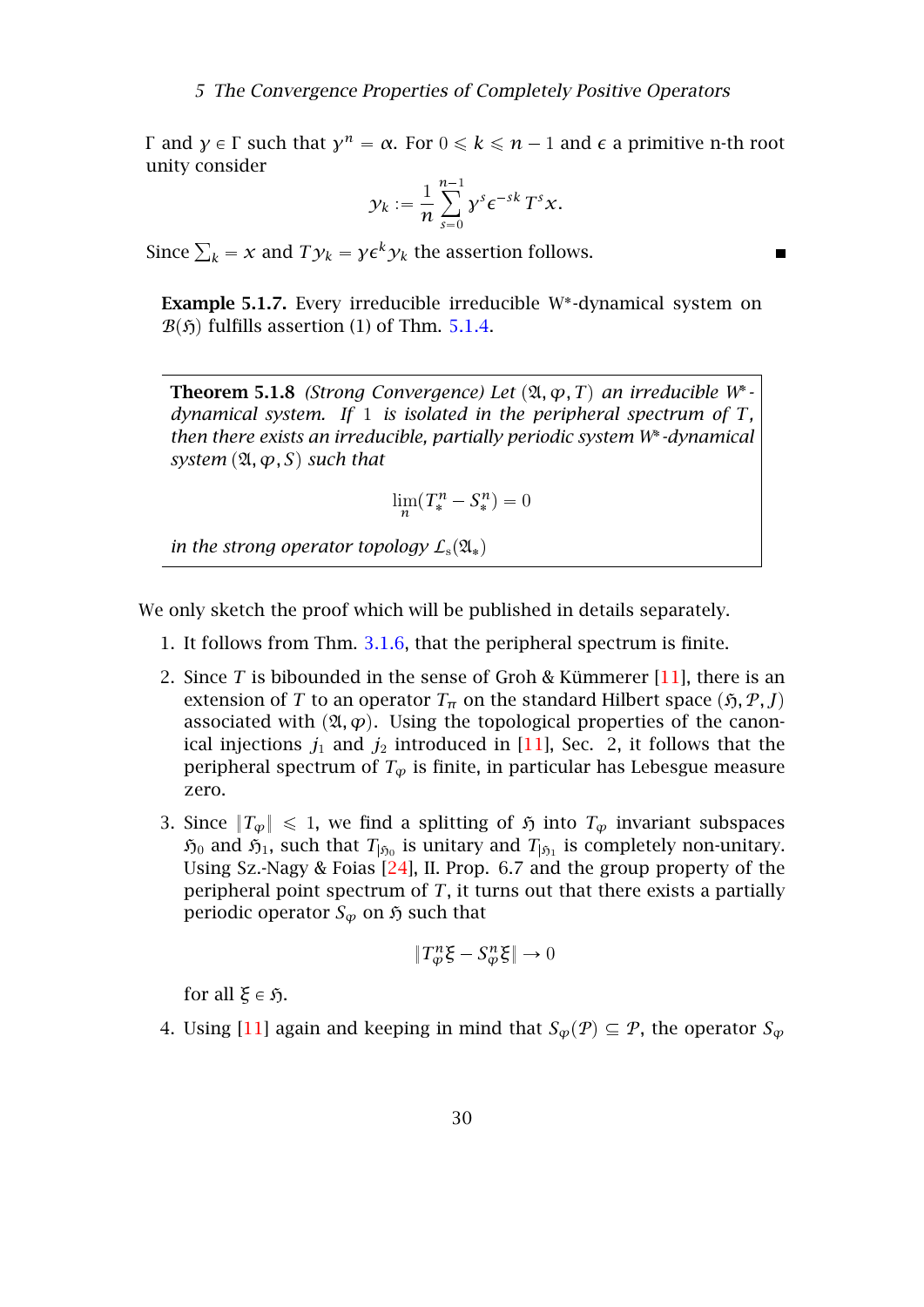defines via the injection  $j_2 \colon \mathfrak{H} \to \mathfrak{A}_*$  an irreducible, partially periodic W<sup>\*</sup>-dynamical system  $(\mathfrak{A}, \varphi, S)$  on  $\mathfrak{A}_*$  with the desired properties.

**Remark 5.1.9.** If  $(B(5), \varphi, T)$  is an irreducible W<sup>\*</sup>-dynamical system, then there always exists an irreducible, partially periodic system W -dynamical system  $(\mathcal{B}(5), \varphi, S)$  such that  $\lim_{n}(T_*^n - S_*^n) = 0$  in  $\mathcal{L}_s(\mathcal{B}(5)_*)$ 

### <span id="page-30-0"></span>5.2 Convergence in the Strong Operator Topology of  $\mathcal{L}(\mathfrak{A})$

In the last sections we investigated into the convergence properties of  $T^n$  for the various operator topology on  $\mathfrak{A}_*$ . It makes no sense to investigate also the strong operator topology on  $\mathfrak A$  by in the following fact.

**Theorem 5.2.1** Let  $\mathfrak A$  be a W<sup>\*</sup>-algebra and let  $0 \leq T \in \mathcal L(\mathfrak A)$ . If  $T^n$ *converges in the strong operator topology of*  $\mathcal{L}(\mathfrak{A})$ *, then*  $T^n$  *converges in the norm operator topology.*

For the proof see Groh [\[8\]](#page-31-17).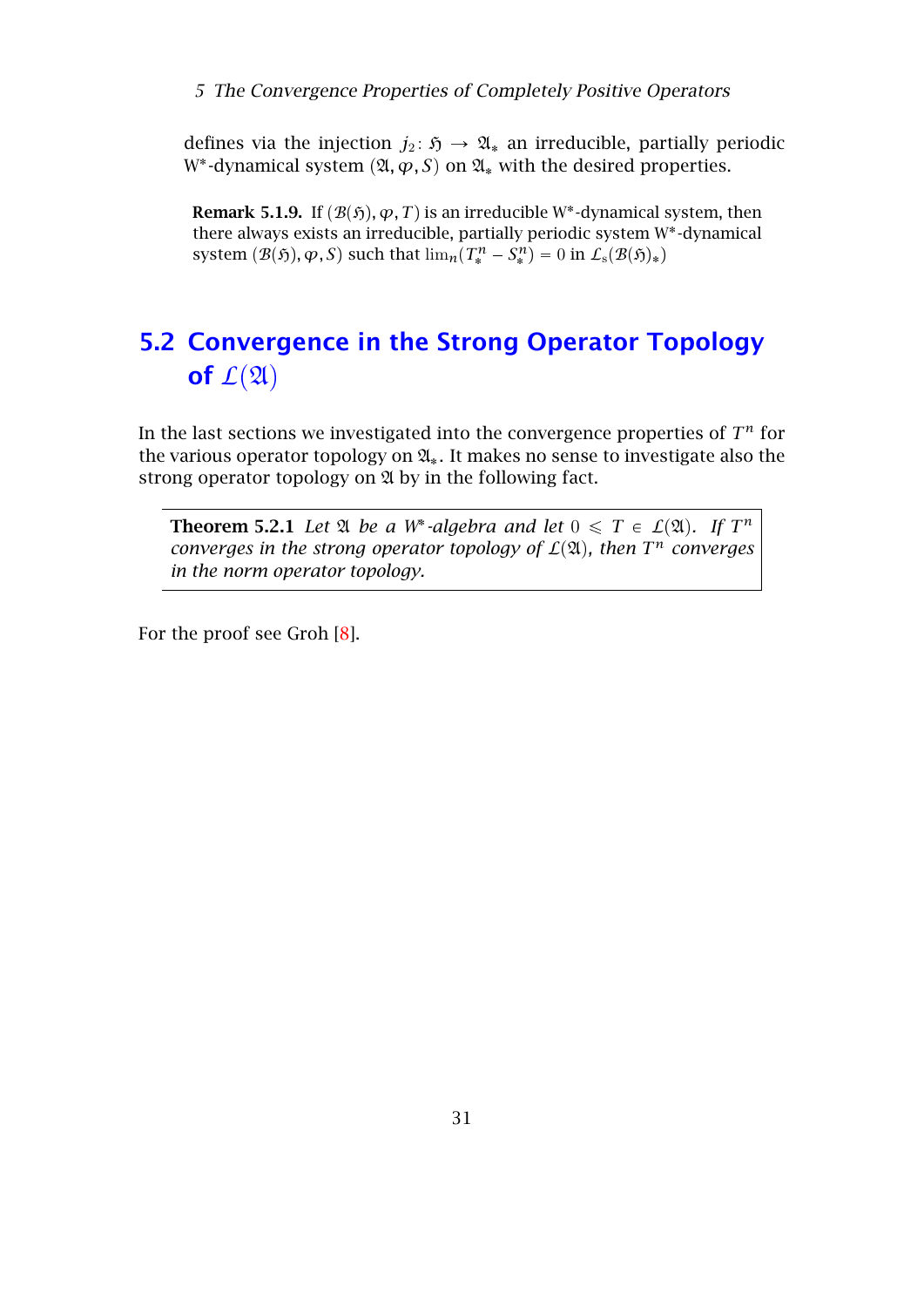### <span id="page-31-0"></span>Bibliography

- <span id="page-31-6"></span>1. Alfsen, E. & Schultz, F. *Geometry of States Spaces of Operator Algebras* (Birhäuser Verlag, 2003).
- <span id="page-31-2"></span>2. Bermann, A. & Plemmons, R. J. *Nonnegative Matrices in the Mathematical Sciences* (Academic Press, 1979).
- <span id="page-31-5"></span>3. Braun, H. & Köcher, M. *Jordan-Algebren* (Springer-Verlag, 1966).
- <span id="page-31-9"></span>4. Dieudonné, J. Sur une gdndralisation du groupe orthogonal quatre variables. *Arch.Math. (Basel)* 1, 282 –287 (1948).
- <span id="page-31-14"></span>5. Eisner, T. *Stability of Operators and Operator Semigroups* (Birkhäuser Verlag, 2010).
- <span id="page-31-3"></span>6. Engel, K.-J. & Nagel, R. *One-Paramter Semigroups for Linear Evolution Equations* (Springer-Verlag, 2000).
- <span id="page-31-10"></span>7. Groh, U. Some observations on the spectra of positive operators on finite-dimensional C\*-algebras. Lin. Algebra and Appl. 42, 213 -222 (1982).
- <span id="page-31-17"></span>8. Groh, U. Norm continuity of strongly continuous semigroups on W algebras. *Semesterbericht Funktionalanalysis Tübingen* 17 –28 (1984).
- <span id="page-31-13"></span>9. Groh, U. Spectrum and asymptotic behaviour of completely positive maps on  $\mathcal{L}(5)$ . *Math. Japonica* 29, 395 402 (1984).
- <span id="page-31-11"></span>10. Groh, U. Uniformly ergodic theorems for identity preserving Schwarz maps on W -algebras. *J. Operator Theory* 11, 395 –404 (1984).
- <span id="page-31-16"></span>11. Groh, U. & Kümmerer, B. Bibounded operators W -algebras. *Math.Scand.* 50, 269 –285 (1982).
- <span id="page-31-12"></span>12. Groh, U., Kunszenti-Kovacs, D., Schreiber, M. & Batkai, A. Decomposition of operator semigroups on W -algebras. *(preprint)* (2010).
- <span id="page-31-7"></span>13. Hanche-Olsen, H. & Størmer, E. *Jordan Operator Algebras* (Pitman, 1984).
- <span id="page-31-8"></span>14. Jordan, P., von Neumann, J. & Wigner, E. On an algebraic generalization of the quantum mechanical formalism. *Ann.Math.* 35, 29 –64 (1934).
- <span id="page-31-1"></span>15. Kadison, R. V. A generalized Schwarz inequality and algebraic invariants for operator algebras. *Ann. Math.* 65, 494 –503 (1952).
- <span id="page-31-15"></span>16. Nagel, R. Ergodic and mixing properties of linear operators. *Proc.Roy.Irish.Acad.Sect. A* 74, 245 –261 (1974).
- <span id="page-31-4"></span>17. Nagel, R. in *North-Holland Math. Studies* (North-Holland Publishing Company, 1984).